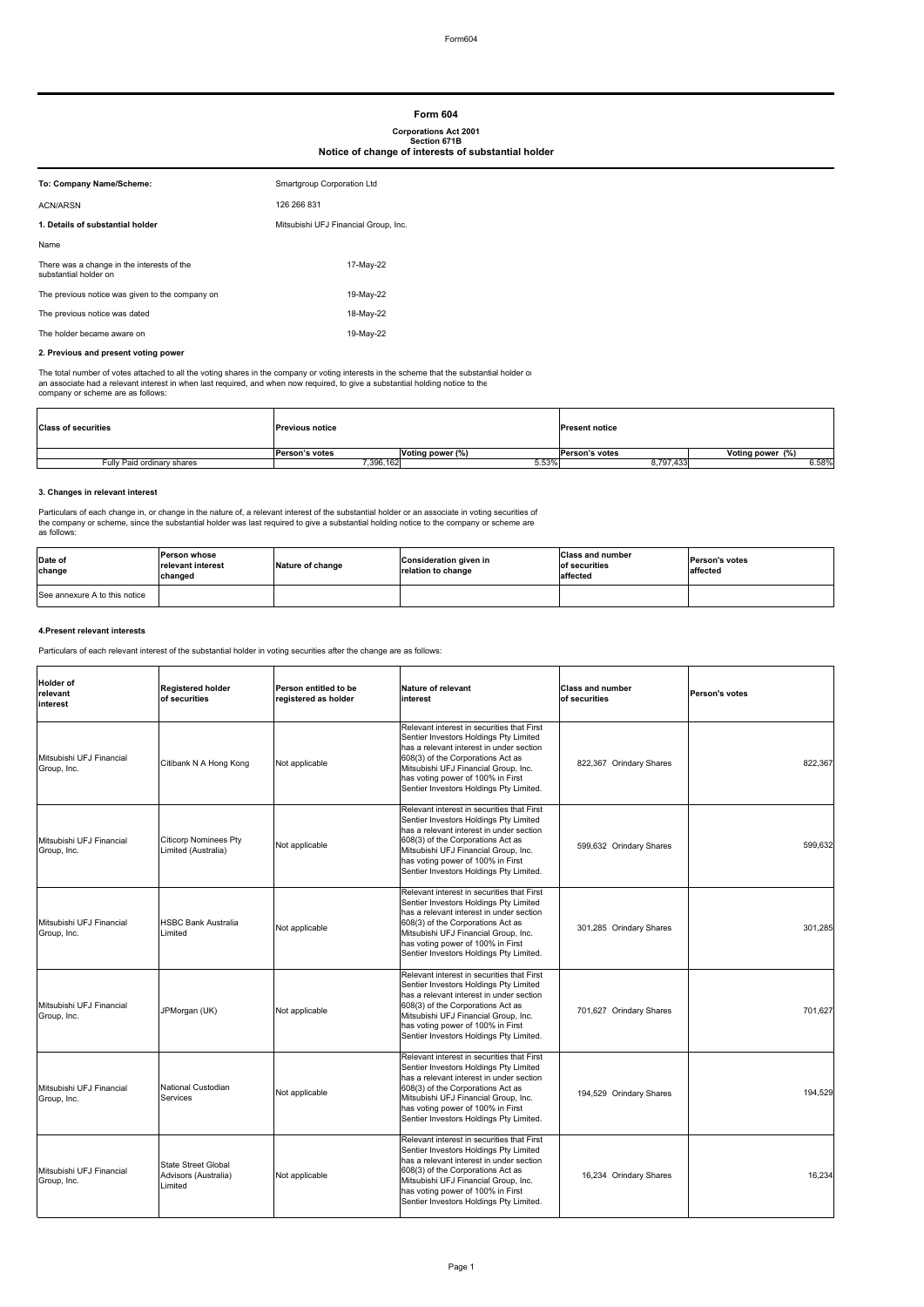### Form604

| Mitsubishi UFJ Financial<br>Group, Inc. | Citibank N A Hong Kong                                          | Not applicable | Relevant interest in securities that First<br>Sentier Investors Holdings Pty Limited<br>has a relevant interest in under section<br>608(3) of the Corporations Act as<br>Mitsubishi UFJ Financial Group, Inc.<br>has voting power of 100% in First<br>Sentier Investors Holdings Pty Limited. | 786,504 Orindary Shares   | 786,504   |
|-----------------------------------------|-----------------------------------------------------------------|----------------|-----------------------------------------------------------------------------------------------------------------------------------------------------------------------------------------------------------------------------------------------------------------------------------------------|---------------------------|-----------|
| Mitsubishi UFJ Financial<br>Group, Inc. | <b>Citicorp Nominees Pty</b><br>Limited (Australia)             | Not applicable | Relevant interest in securities that First<br>Sentier Investors Holdings Pty Limited<br>has a relevant interest in under section<br>608(3) of the Corporations Act as<br>Mitsubishi UFJ Financial Group, Inc.<br>has voting power of 100% in First<br>Sentier Investors Holdings Pty Limited. | 1,861,408 Orindary Shares | 1,861,408 |
| Mitsubishi UFJ Financial<br>Group, Inc. | Northern Trust Company                                          | Not applicable | Relevant interest in securities that First<br>Sentier Investors Holdings Pty Limited<br>has a relevant interest in under section<br>608(3) of the Corporations Act as<br>Mitsubishi UFJ Financial Group, Inc.<br>has voting power of 100% in First<br>Sentier Investors Holdings Pty Limited. | 511,918 Orindary Shares   | 511,918   |
| Mitsubishi UFJ Financial<br>Group, Inc. | <b>State Street Global</b><br>Advisors (Australia)<br>Limited   | Not applicable | Relevant interest in securities that First<br>Sentier Investors Holdings Pty Limited<br>has a relevant interest in under section<br>608(3) of the Corporations Act as<br>Mitsubishi UFJ Financial Group, Inc.<br>has voting power of 100% in First<br>Sentier Investors Holdings Pty Limited. | 444,687 Orindary Shares   | 444,687   |
| Mitsubishi UFJ Financial<br>Group, Inc. | <b>HSBC Custody Nominees</b><br>(Australia) Limited             | Not applicable | Relevant interest in securities that<br>Morgan Stanley has a relevant interest<br>in under section 608(3) of the<br>Corporations Act as Mitsubishi UFJ<br>Financial Group, Inc. has voting power<br>of over 20% in Morgan Stanley.                                                            | 1,840,110 Orindary Shares | 1,840,110 |
| Mitsubishi UFJ Financial<br>Group, Inc. | <b>HSBC Custody Nominees</b><br>(Australia) Limited             | Not applicable | Relevant interest in securities that<br>Morgan Stanley has a relevant interest<br>in under section 608(3) of the<br>Corporations Act as Mitsubishi UFJ<br>Financial Group, Inc. has voting power<br>of over 20% in Morgan Stanley.                                                            | 598 Orindary Shares       | 598       |
| Mitsubishi UFJ Financial<br>Group, Inc. | Morgan Stanley Australia<br>Securities (Nominee) Pty<br>Limited | Not applicable | Relevant interest in securities that<br>Morgan Stanley has a relevant interest<br>in under section 608(3) of the<br>Corporations Act as Mitsubishi UFJ<br>Financial Group, Inc. has voting power<br>of over 20% in Morgan Stanley.                                                            | 49,405 Orindary Shares    | 49,405    |
| Mitsubishi UFJ Financial<br>Group, Inc. | Morgan Stanley Australia<br>Securities (Nominee) Pty<br>Limited | Not applicable | Relevant interest in securities that<br>Morgan Stanley has a relevant interest<br>in under section 608(3) of the<br>Corporations Act as Mitsubishi UFJ<br>Financial Group, Inc. has voting power<br>of over 20% in Morgan Stanley.                                                            | 530,021 Orindary Shares   | 530,021   |
| Mitsubishi UFJ Financial<br>Group, Inc. | <b>HSBC Custody Nominees</b><br>(Australia) Limited             | Not applicable | Relevant interest in securities that<br>Morgan Stanley has a relevant interest<br>in under section 608(3) of the<br>Corporations Act as Mitsubishi UFJ<br>Financial Group, Inc. has voting power<br>of over 20% in Morgan Stanley.                                                            | 584 Orindary Shares       | 584       |
| Mitsubishi UFJ Financial<br>Group, Inc. | Unknown                                                         | Not applicable | Relevant interest in securities that<br>Morgan Stanley has a relevant interest<br>in under section 608(3) of the<br>Corporations Act as Mitsubishi UFJ<br>Financial Group, Inc. has voting power<br>of over 20% in Morgan Stanley.                                                            | 136,524 Orindary Shares   | 136,524   |

### **5. Changes in association**

The persons who have become associates of, ceased to be associates of, or have changed the nature of their association with, the<br>substantial holder in relation to voting interests in the company or scheme are as follows

| Name and ACN/ARSN (if applicable) | Nature of association |
|-----------------------------------|-----------------------|
| Not applicable                    |                       |

#### **6. Addresses**

### **The addresses of persons named in this form are as follows:**

| Name                                 | <b>Address</b>                                                    |
|--------------------------------------|-------------------------------------------------------------------|
| Mitsubishi UFJ Financial Group, Inc. | 100-8330, Japan<br>$2 - 7$<br>. Chivoda-ku.<br>Tokvo<br>Marunouch |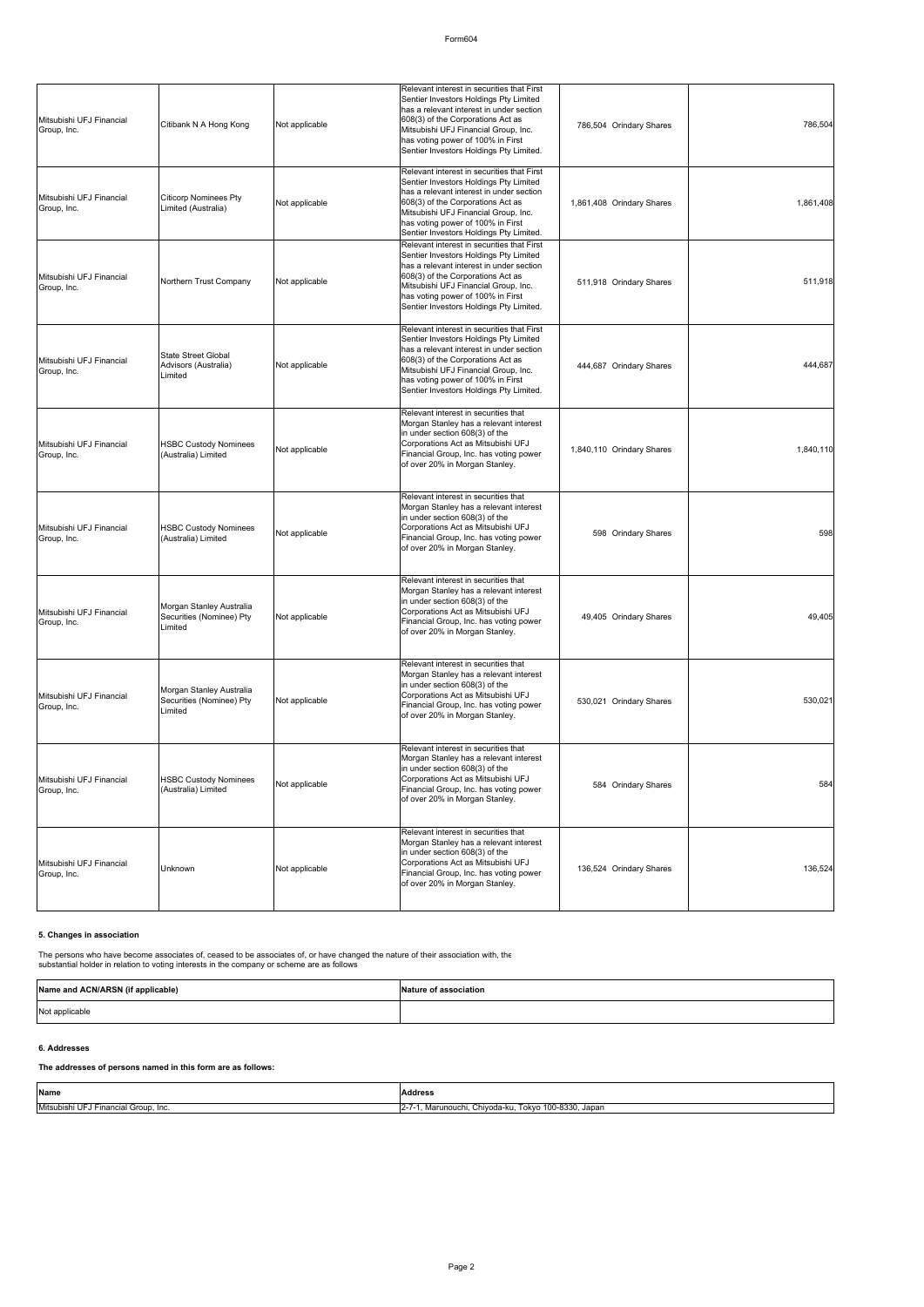Form604

**Signature**

R. Sakuma

 ${\rm Ryuichiro\ Sakuma}$ 

**Authorised signatory**

Dated 20 May 2022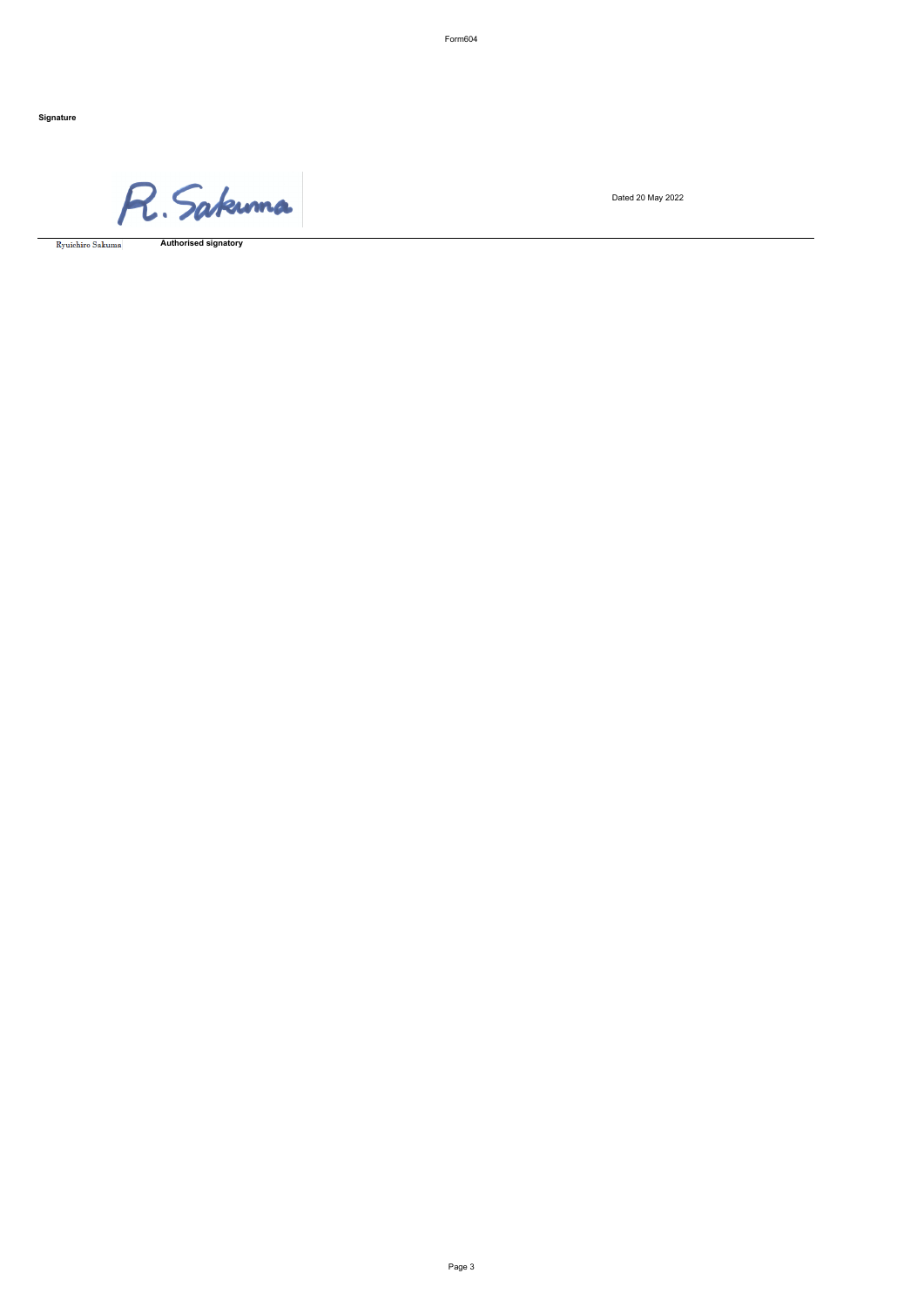This is annexure A of 14 pages referred to in Form 604, Notice of change of interest of substantial holder dated 20 May 2022

R. Sakunna

 ${\rm Ryuichiro\ Sakuma}$ 

Authorised signatory Dated 20 May 2022

|                |                                           |                                                                                                     |                                                     |                                                   | Person's          |
|----------------|-------------------------------------------|-----------------------------------------------------------------------------------------------------|-----------------------------------------------------|---------------------------------------------------|-------------------|
| Date of change | Person whose relevant interest<br>changed | Nature of change                                                                                    | <b>Consideration given in</b><br>relation to change | <b>Class and number of</b><br>securities affected | votes<br>affected |
| 16/05/2022     | Mitsubishi UFJ Financial Group, Inc.      | Sale of securities by an entity<br>controlled by First Sentier<br>Investors Holdings Pty Ltd        | 41,619.51                                           | 4997 Ordinary Shares                              | 4,997             |
| 16/05/2022     | Mitsubishi UFJ Financial Group, Inc.      | Sale of securities by an entity<br>controlled by First Sentier<br>Investors Holdings Pty Ltd        | 6,854.68                                            | 823 Ordinary Shares                               | 823               |
| 16/05/2022     | Mitsubishi UFJ Financial Group, Inc.      | Sale of securities by an entity<br>controlled by First Sentier<br>Investors Holdings Pty Ltd        | 5.205.56                                            | 625 Ordinary Shares                               | 625               |
| 16/05/2022     | Mitsubishi UFJ Financial Group, Inc.      | Sale of securities by an entity<br>controlled by First Sentier<br>Investors Holdings Pty Ltd        | 11,302.32                                           | 1357 Ordinary Shares                              | 1,357             |
| 16/05/2022     | Mitsubishi UFJ Financial Group, Inc.      | Purchase of securities by an<br>entity controlled by First<br>Sentier Investors Holdings Pty<br>Ltd | 5,775.30                                            | 690 Ordinary Shares                               | 690               |
| 16/05/2022     | Mitsubishi UFJ Financial Group, Inc.      | Sale of securities by an entity<br>controlled by First Sentier<br>Investors Holdings Pty Ltd        | 13,009.74                                           | 1562 Ordinary Shares                              | 1,562             |
| 16/05/2022     | Mitsubishi UFJ Financial Group, Inc.      | Sale of securities by an entity<br>controlled by First Sentier<br>Investors Holdings Pty Ltd        | 12,226.83                                           | 1468 Ordinary Shares                              | 1,468             |
| 16/05/2022     | Mitsubishi UFJ Financial Group, Inc.      | Purchase of securities by an<br>entity controlled by Morgan<br>Stanley                              | 1,904.53                                            | 227 Ordinary Shares                               | 227               |
| 16/05/2022     | Mitsubishi UFJ Financial Group, Inc.      | Purchase of securities by an<br>entity controlled by Morgan<br>Stanley                              | 1,683.54                                            | 199 Ordinary Shares                               | 199               |
| 16/05/2022     | Mitsubishi UFJ Financial Group, Inc.      | Purchase of securities by an<br>entity controlled by Morgan<br>Stanley                              | 2,150.40                                            | 256 Ordinary Shares                               | 256               |
| 16/05/2022     | Mitsubishi UFJ Financial Group, Inc.      | Purchase of securities by an<br>entity controlled by Morgan<br>Stanley                              | 1,117.56                                            | 134 Ordinary Shares                               | 134               |
| 16/05/2022     | Mitsubishi UFJ Financial Group, Inc.      | Purchase of securities by an<br>entity controlled by Morgan<br>Stanley                              | 15,777.45                                           | 1,885 Ordinary Shares                             | 1,885             |
| 16/05/2022     | Mitsubishi UFJ Financial Group, Inc.      | Purchase of securities by an<br>entity controlled by Morgan<br>Stanley                              | 41.7                                                | 5 Ordinary Shares                                 | 5                 |
| 16/05/2022     | Mitsubishi UFJ Financial Group, Inc.      | Purchase of securities by an<br>entity controlled by Morgan<br>Stanley                              | 16,421.94                                           | 1,962 Ordinary Shares                             | 1,962             |
| 16/05/2022     | Mitsubishi UFJ Financial Group, Inc.      | Purchase of securities by an<br>entity controlled by Morgan<br>Stanley                              | 526.68                                              | 63 Ordinary Shares                                | 63                |
| 16/05/2022     | Mitsubishi UFJ Financial Group, Inc.      | Purchase of securities by an<br>entity controlled by Morgan<br>Stanlev                              | 2,169.08                                            | 257 Ordinary Shares                               | 257               |
| 16/05/2022     | Mitsubishi UFJ Financial Group, Inc.      | Purchase of securities by an<br>entity controlled by Morgan<br>Stanley                              | 3,710.72                                            | 446 Ordinary Shares                               | 446               |
| 16/05/2022     | Mitsubishi UFJ Financial Group, Inc.      | Purchase of securities by an<br>entity controlled by Morgan<br>Stanley                              | 632.32                                              | 76 Ordinary Shares                                | 76                |
| 16/05/2022     | Mitsubishi UFJ Financial Group, Inc.      | Purchase of securities by an<br>entity controlled by Morgan<br>Stanley                              | 834.5                                               | 100 Ordinary Shares                               | 100               |
| 16/05/2022     | Mitsubishi UFJ Financial Group, Inc.      | Purchase of securities by an<br>entity controlled by Morgan<br>Stanley                              | 2,433.82                                            | 292 Ordinary Shares                               | 292               |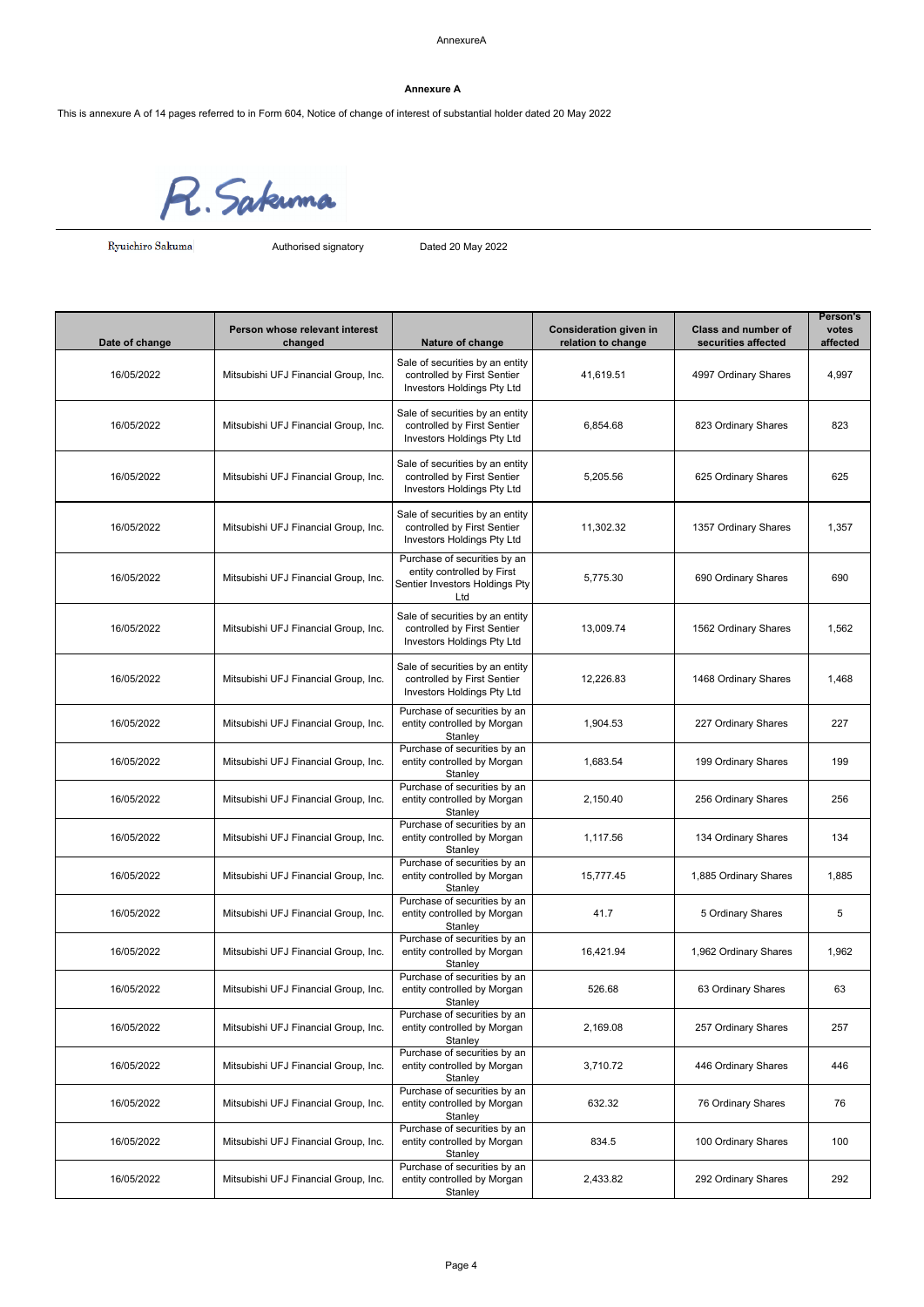| 16/05/2022 | Mitsubishi UFJ Financial Group, Inc. | Purchase of securities by an<br>entity controlled by Morgan<br>Stanley | 2,032.80   | 242 Ordinary Shares    | 242            |
|------------|--------------------------------------|------------------------------------------------------------------------|------------|------------------------|----------------|
| 16/05/2022 | Mitsubishi UFJ Financial Group, Inc. | Purchase of securities by an<br>entity controlled by Morgan<br>Stanley | 10,777.16  | 1,293 Ordinary Shares  | 1,293          |
| 16/05/2022 | Mitsubishi UFJ Financial Group, Inc. | Purchase of securities by an<br>entity controlled by Morgan<br>Stanley | 876.72     | 104 Ordinary Shares    | 104            |
| 16/05/2022 | Mitsubishi UFJ Financial Group, Inc. | Purchase of securities by an<br>entity controlled by Morgan<br>Stanley | 109.2      | 13 Ordinary Shares     | 13             |
| 16/05/2022 | Mitsubishi UFJ Financial Group, Inc. | Purchase of securities by an<br>entity controlled by Morgan<br>Stanley | 6,313.38   | 757 Ordinary Shares    | 757            |
| 16/05/2022 | Mitsubishi UFJ Financial Group, Inc. | Purchase of securities by an<br>entity controlled by Morgan<br>Stanley | 158.65     | 19 Ordinary Shares     | 19             |
| 16/05/2022 | Mitsubishi UFJ Financial Group, Inc. | Purchase of securities by an<br>entity controlled by Morgan<br>Stanley | 4,387.68   | 528 Ordinary Shares    | 528            |
| 16/05/2022 | Mitsubishi UFJ Financial Group, Inc. | Purchase of securities by an<br>entity controlled by Morgan<br>Stanley | 714.43     | 85 Ordinary Shares     | 85             |
| 16/05/2022 | Mitsubishi UFJ Financial Group, Inc. | Purchase of securities by an<br>entity controlled by Morgan<br>Stanley | 1,480.07   | 178 Ordinary Shares    | 178            |
| 16/05/2022 | Mitsubishi UFJ Financial Group, Inc. | Purchase of securities by an<br>entity controlled by Morgan<br>Stanley | 2,455.34   | 293 Ordinary Shares    | 293            |
| 16/05/2022 | Mitsubishi UFJ Financial Group, Inc. | Purchase of securities by an<br>entity controlled by Morgan<br>Stanley | 1,838.72   | 221 Ordinary Shares    | 221            |
| 16/05/2022 | Mitsubishi UFJ Financial Group, Inc. | Purchase of securities by an<br>entity controlled by Morgan<br>Stanley | 1,738.64   | 206 Ordinary Shares    | 206            |
| 16/05/2022 | Mitsubishi UFJ Financial Group, Inc. | Purchase of securities by an<br>entity controlled by Morgan<br>Stanley | 696.18     | 82 Ordinary Shares     | 82             |
| 16/05/2022 | Mitsubishi UFJ Financial Group, Inc. | Purchase of securities by an<br>entity controlled by Morgan<br>Stanley | 417.5      | 50 Ordinary Shares     | 50             |
| 16/05/2022 | Mitsubishi UFJ Financial Group, Inc. | Purchase of securities by an<br>entity controlled by Morgan<br>Stanley | 42.05      | 5 Ordinary Shares      | 5              |
| 16/05/2022 | Mitsubishi UFJ Financial Group, Inc. | Purchase of securities by an<br>entity controlled by Morgan<br>Stanley | 132,965.82 | 15,886 Ordinary Shares | 15,886         |
| 16/05/2022 | Mitsubishi UFJ Financial Group, Inc. | Purchase of securities by an<br>entity controlled by Morgan<br>Stanley | 16.79      | 2 Ordinary Shares      | $\overline{2}$ |
| 16/05/2022 | Mitsubishi UFJ Financial Group, Inc. | Purchase of securities by an<br>entity controlled by Morgan<br>Stanley | 2,449.88   | 292 Ordinary Shares    | 292            |
| 16/05/2022 | Mitsubishi UFJ Financial Group, Inc. | Purchase of securities by an<br>entity controlled by Morgan<br>Stanley | 776.09     | 93 Ordinary Shares     | 93             |
| 16/05/2022 | Mitsubishi UFJ Financial Group, Inc. | Purchase of securities by an<br>entity controlled by Morgan<br>Stanley | 639.16     | 76 Ordinary Shares     | 76             |
| 16/05/2022 | Mitsubishi UFJ Financial Group, Inc. | Purchase of securities by an<br>entity controlled by Morgan<br>Stanley | 681.83     | 82 Ordinary Shares     | 82             |
| 16/05/2022 | Mitsubishi UFJ Financial Group, Inc. | Purchase of securities by an<br>entity controlled by Morgan<br>Stanley | 842.85     | 101 Ordinary Shares    | 101            |
| 16/05/2022 | Mitsubishi UFJ Financial Group, Inc. | Purchase of securities by an<br>entity controlled by Morgan<br>Stanley | 856.96     | 103 Ordinary Shares    | 103            |
| 16/05/2022 | Mitsubishi UFJ Financial Group, Inc. | Purchase of securities by an<br>entity controlled by Morgan<br>Stanley | 3,166.80   | 377 Ordinary Shares    | 377            |
| 16/05/2022 | Mitsubishi UFJ Financial Group, Inc. | Purchase of securities by an<br>entity controlled by Morgan<br>Stanley | 3,126.64   | 374 Ordinary Shares    | 374            |
| 16/05/2022 | Mitsubishi UFJ Financial Group, Inc. | Purchase of securities by an<br>entity controlled by Morgan<br>Stanley | 415.52     | 49 Ordinary Shares     | 49             |
| 16/05/2022 | Mitsubishi UFJ Financial Group, Inc. | Purchase of securities by an<br>entity controlled by Morgan<br>Stanley | 2,451.96   | 294 Ordinary Shares    | 294            |
| 16/05/2022 | Mitsubishi UFJ Financial Group, Inc. | Purchase of securities by an<br>entity controlled by Morgan<br>Stanley | 546.65     | 65 Ordinary Shares     | 65             |
| 16/05/2022 | Mitsubishi UFJ Financial Group, Inc. | Purchase of securities by an<br>entity controlled by Morgan<br>Stanley | 257.61     | 31 Ordinary Shares     | 31             |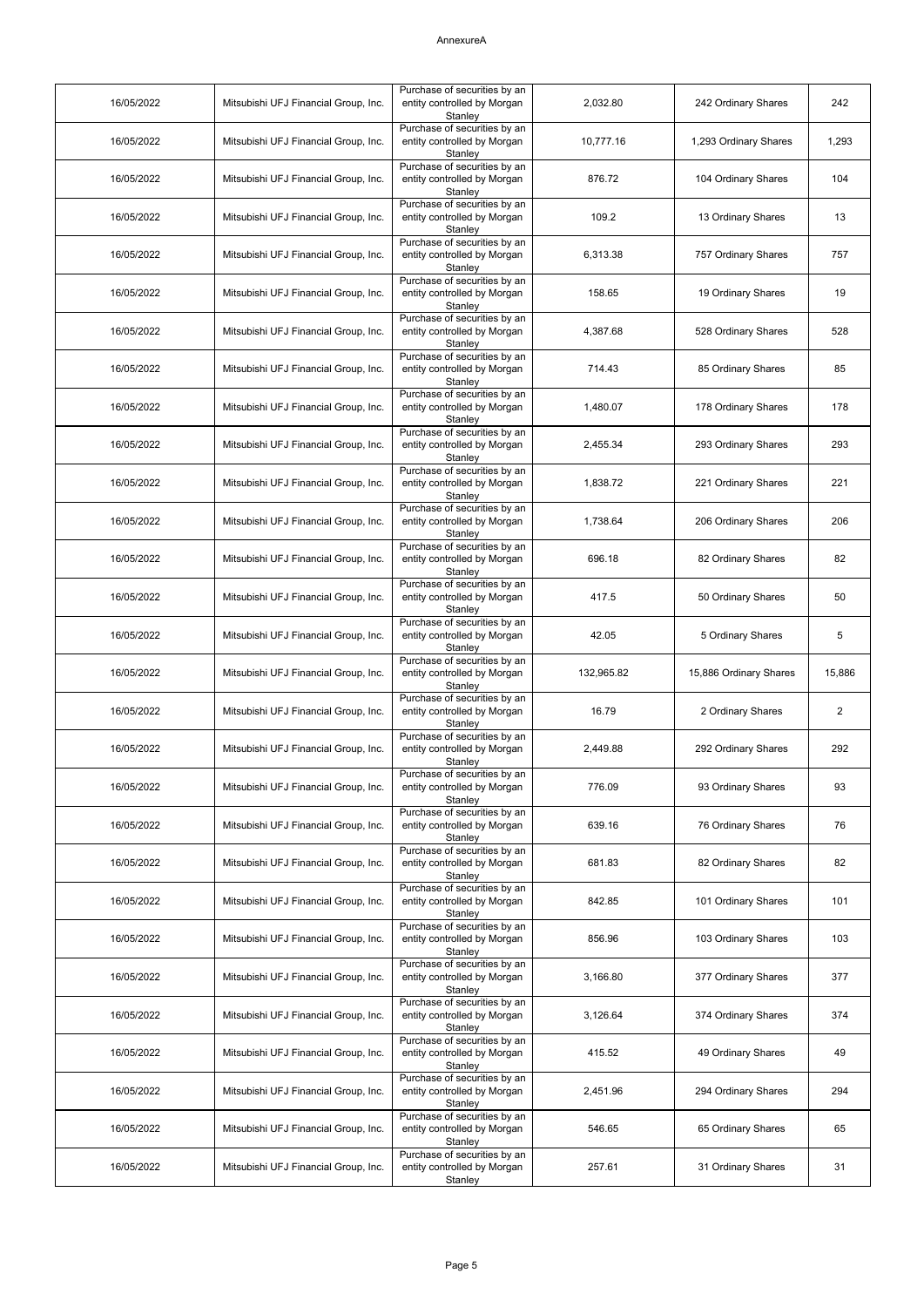| 16/05/2022 | Mitsubishi UFJ Financial Group, Inc. | Purchase of securities by an<br>entity controlled by Morgan<br>Stanley | 1,757.63 | 211 Ordinary Shares | 211 |
|------------|--------------------------------------|------------------------------------------------------------------------|----------|---------------------|-----|
| 16/05/2022 | Mitsubishi UFJ Financial Group, Inc. | Purchase of securities by an<br>entity controlled by Morgan<br>Stanley | 7,072.77 | 839 Ordinary Shares | 839 |
| 16/05/2022 | Mitsubishi UFJ Financial Group, Inc. | Purchase of securities by an<br>entity controlled by Morgan<br>Stanley | 1,461.25 | 175 Ordinary Shares | 175 |
| 16/05/2022 | Mitsubishi UFJ Financial Group, Inc. | Purchase of securities by an<br>entity controlled by Morgan<br>Stanley | 546.33   | 65 Ordinary Shares  | 65  |
| 16/05/2022 | Mitsubishi UFJ Financial Group, Inc. | Purchase of securities by an<br>entity controlled by Morgan<br>Stanley | 1,022.97 | 122 Ordinary Shares | 122 |
| 16/05/2022 | Mitsubishi UFJ Financial Group, Inc. | Purchase of securities by an<br>entity controlled by Morgan<br>Stanley | 388.24   | 46 Ordinary Shares  | 46  |
| 16/05/2022 | Mitsubishi UFJ Financial Group, Inc. | Purchase of securities by an<br>entity controlled by Morgan<br>Stanley | 91.69    | 11 Ordinary Shares  | 11  |
| 16/05/2022 | Mitsubishi UFJ Financial Group, Inc. | Purchase of securities by an<br>entity controlled by Morgan<br>Stanley | 700.98   | 84 Ordinary Shares  | 84  |
| 16/05/2022 | Mitsubishi UFJ Financial Group, Inc. | Purchase of securities by an<br>entity controlled by Morgan<br>Stanley | 873.08   | 104 Ordinary Shares | 104 |
| 16/05/2022 | Mitsubishi UFJ Financial Group, Inc. | Purchase of securities by an<br>entity controlled by Morgan<br>Stanley | 1,342.21 | 158 Ordinary Shares | 158 |
| 16/05/2022 | Mitsubishi UFJ Financial Group, Inc. | Purchase of securities by an<br>entity controlled by Morgan<br>Stanley | 3,561.36 | 426 Ordinary Shares | 426 |
| 16/05/2022 | Mitsubishi UFJ Financial Group, Inc. | Purchase of securities by an<br>entity controlled by Morgan<br>Stanley | 68       | 8 Ordinary Shares   | 8   |
| 16/05/2022 | Mitsubishi UFJ Financial Group, Inc. | Purchase of securities by an<br>entity controlled by Morgan<br>Stanley | 407.68   | 49 Ordinary Shares  | 49  |
| 16/05/2022 | Mitsubishi UFJ Financial Group, Inc. | Purchase of securities by an<br>entity controlled by Morgan<br>Stanley | 1,039.12 | 124 Ordinary Shares | 124 |
| 16/05/2022 | Mitsubishi UFJ Financial Group, Inc. | Purchase of securities by an<br>entity controlled by Morgan<br>Stanley | 523.53   | 63 Ordinary Shares  | 63  |
| 16/05/2022 | Mitsubishi UFJ Financial Group, Inc. | Purchase of securities by an<br>entity controlled by Morgan<br>Stanley | 884.1    | 105 Ordinary Shares | 105 |
| 16/05/2022 | Mitsubishi UFJ Financial Group, Inc. | Purchase of securities by an<br>entity controlled by Morgan<br>Stanley | 5,863.02 | 703 Ordinary Shares | 703 |
| 16/05/2022 | Mitsubishi UFJ Financial Group, Inc. | Purchase of securities by an<br>entity controlled by Morgan<br>Stanley | 2,573.97 | 309 Ordinary Shares | 309 |
| 16/05/2022 | Mitsubishi UFJ Financial Group, Inc. | Purchase of securities by an<br>entity controlled by Morgan<br>Stanley | 4,156.67 | 499 Ordinary Shares | 499 |
| 16/05/2022 | Mitsubishi UFJ Financial Group, Inc. | Purchase of securities by an<br>entity controlled by Morgan<br>Stanlev | 3,323.67 | 399 Ordinary Shares | 399 |
| 16/05/2022 | Mitsubishi UFJ Financial Group, Inc. | Purchase of securities by an<br>entity controlled by Morgan<br>Stanley | 600.31   | 71 Ordinary Shares  | 71  |
| 16/05/2022 | Mitsubishi UFJ Financial Group, Inc. | Purchase of securities by an<br>entity controlled by Morgan<br>Stanley | 3,015.46 | 362 Ordinary Shares | 362 |
| 16/05/2022 | Mitsubishi UFJ Financial Group, Inc. | Purchase of securities by an<br>entity controlled by Morgan<br>Stanley | 1,771.35 | 211 Ordinary Shares | 211 |
| 16/05/2022 | Mitsubishi UFJ Financial Group, Inc. | Purchase of securities by an<br>entity controlled by Morgan<br>Stanley | 3,841.83 | 459 Ordinary Shares | 459 |
| 16/05/2022 | Mitsubishi UFJ Financial Group, Inc. | Purchase of securities by an<br>entity controlled by Morgan<br>Stanley | 559.12   | 67 Ordinary Shares  | 67  |
| 16/05/2022 | Mitsubishi UFJ Financial Group, Inc. | Purchase of securities by an<br>entity controlled by Morgan<br>Stanley | 3,602.88 | 432 Ordinary Shares | 432 |
| 16/05/2022 | Mitsubishi UFJ Financial Group, Inc. | Purchase of securities by an<br>entity controlled by Morgan<br>Stanley | 1,255.04 | 148 Ordinary Shares | 148 |
| 16/05/2022 | Mitsubishi UFJ Financial Group, Inc. | Purchase of securities by an<br>entity controlled by Morgan<br>Stanley | 631.56   | 76 Ordinary Shares  | 76  |
| 16/05/2022 | Mitsubishi UFJ Financial Group, Inc. | Purchase of securities by an<br>entity controlled by Morgan<br>Stanley | 1,162.04 | 139 Ordinary Shares | 139 |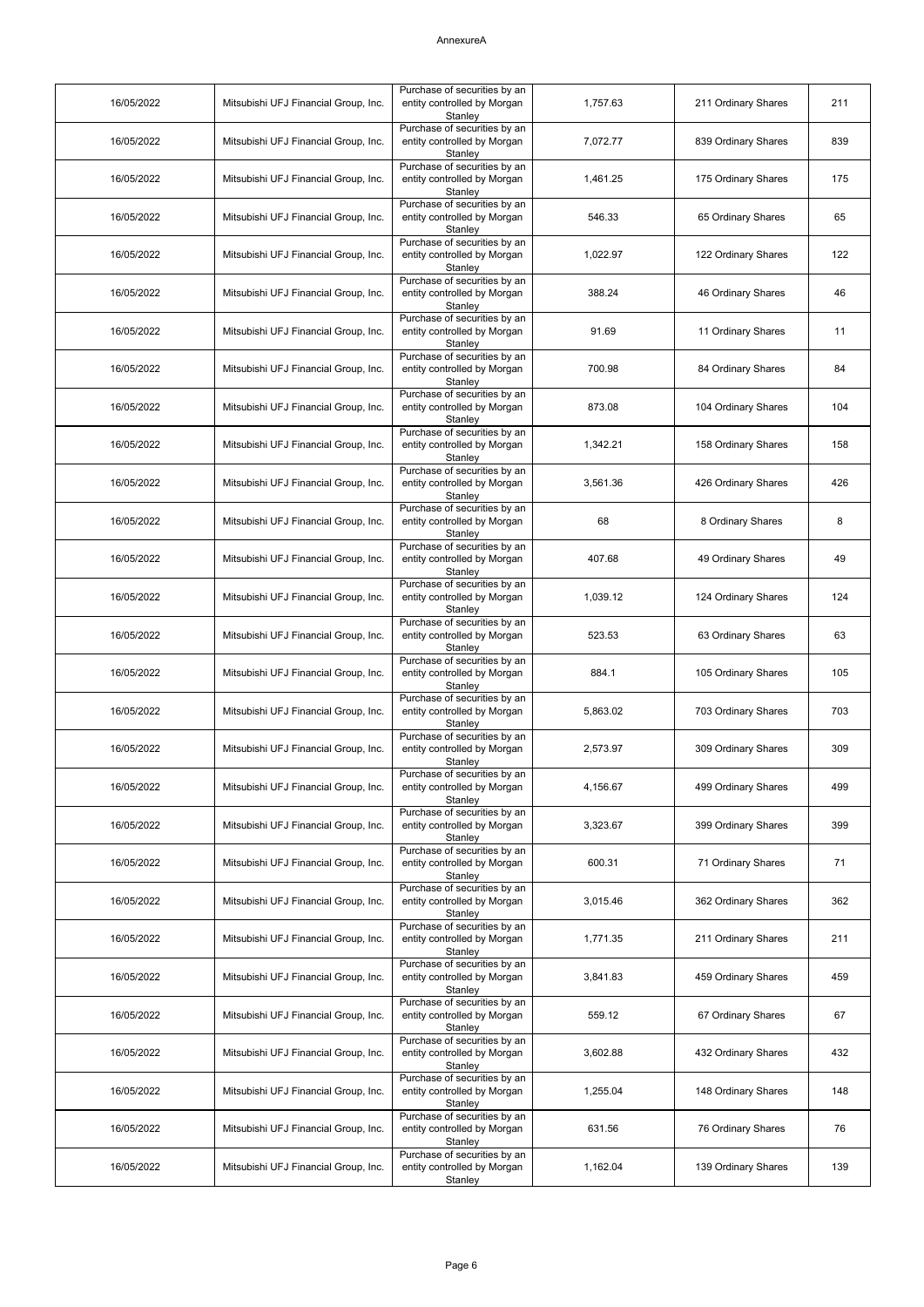| 16/05/2022 | Mitsubishi UFJ Financial Group, Inc. | Purchase of securities by an<br>entity controlled by Morgan<br>Stanley | 185.46    | 22 Ordinary Shares    | 22             |
|------------|--------------------------------------|------------------------------------------------------------------------|-----------|-----------------------|----------------|
| 16/05/2022 | Mitsubishi UFJ Financial Group, Inc. | Purchase of securities by an<br>entity controlled by Morgan<br>Stanley | 3,076.48  | 368 Ordinary Shares   | 368            |
| 16/05/2022 | Mitsubishi UFJ Financial Group, Inc. | Purchase of securities by an<br>entity controlled by Morgan<br>Stanley | 2,177.52  | 258 Ordinary Shares   | 258            |
| 16/05/2022 | Mitsubishi UFJ Financial Group, Inc. | Purchase of securities by an<br>entity controlled by Morgan<br>Stanley | 772.59    | 91 Ordinary Shares    | 91             |
| 16/05/2022 | Mitsubishi UFJ Financial Group, Inc. | Purchase of securities by an<br>entity controlled by Morgan<br>Stanley | 507.22    | 61 Ordinary Shares    | 61             |
| 16/05/2022 | Mitsubishi UFJ Financial Group, Inc. | Purchase of securities by an<br>entity controlled by Morgan<br>Stanley | 990.99    | 117 Ordinary Shares   | 117            |
| 16/05/2022 | Mitsubishi UFJ Financial Group, Inc. | Purchase of securities by an<br>entity controlled by Morgan<br>Stanley | 8,598.54  | 1,031 Ordinary Shares | 1,031          |
| 16/05/2022 | Mitsubishi UFJ Financial Group, Inc. | Purchase of securities by an<br>entity controlled by Morgan<br>Stanley | 17.02     | 2 Ordinary Shares     | $\overline{2}$ |
| 16/05/2022 | Mitsubishi UFJ Financial Group, Inc. | Purchase of securities by an<br>entity controlled by Morgan<br>Stanley | 1,379.46  | 166 Ordinary Shares   | 166            |
| 16/05/2022 | Mitsubishi UFJ Financial Group, Inc. | Purchase of securities by an<br>entity controlled by Morgan<br>Stanley | 3,517.37  | 422 Ordinary Shares   | 422            |
| 16/05/2022 | Mitsubishi UFJ Financial Group, Inc. | Purchase of securities by an<br>entity controlled by Morgan<br>Stanley | 2,507.50  | 295 Ordinary Shares   | 295            |
| 16/05/2022 | Mitsubishi UFJ Financial Group, Inc. | Purchase of securities by an<br>entity controlled by Morgan<br>Stanley | 8,803.98  | 1,055 Ordinary Shares | 1,055          |
| 16/05/2022 | Mitsubishi UFJ Financial Group, Inc. | Purchase of securities by an<br>entity controlled by Morgan<br>Stanley | 118.02    | 14 Ordinary Shares    | 14             |
| 16/05/2022 | Mitsubishi UFJ Financial Group, Inc. | Purchase of securities by an<br>entity controlled by Morgan<br>Stanley | 509.05    | 61 Ordinary Shares    | 61             |
| 16/05/2022 | Mitsubishi UFJ Financial Group, Inc. | Purchase of securities by an<br>entity controlled by Morgan<br>Stanley | 41.88     | 5 Ordinary Shares     | 5              |
| 16/05/2022 | Mitsubishi UFJ Financial Group, Inc. | Purchase of securities by an<br>entity controlled by Morgan<br>Stanley | 874.64    | 104 Ordinary Shares   | 104            |
| 16/05/2022 | Mitsubishi UFJ Financial Group, Inc. | Purchase of securities by an<br>entity controlled by Morgan<br>Stanley | 2,399.04  | 288 Ordinary Shares   | 288            |
| 16/05/2022 | Mitsubishi UFJ Financial Group, Inc. | Purchase of securities by an<br>entity controlled by Morgan<br>Stanley | 8,251.32  | 987 Ordinary Shares   | 987            |
| 16/05/2022 | Mitsubishi UFJ Financial Group, Inc. | Purchase of securities by an<br>entity controlled by Morgan<br>Stanley | 701.4     | 84 Ordinary Shares    | 84             |
| 16/05/2022 | Mitsubishi UFJ Financial Group, Inc. | Purchase of securities by an<br>entity controlled by Morgan<br>Stanley | 360.34    | 43 Ordinary Shares    | 43             |
| 16/05/2022 | Mitsubishi UFJ Financial Group, Inc. | Purchase of securities by an<br>entity controlled by Morgan<br>Stanley | 5,332.46  | 639 Ordinary Shares   | 639            |
| 16/05/2022 | Mitsubishi UFJ Financial Group, Inc. | Purchase of securities by an<br>entity controlled by Morgan<br>Stanley | 13,241.34 | 1,582 Ordinary Shares | 1,582          |
| 16/05/2022 | Mitsubishi UFJ Financial Group, Inc. | Purchase of securities by an<br>entity controlled by Morgan<br>Stanley | 760.76    | 91 Ordinary Shares    | 91             |
| 16/05/2022 | Mitsubishi UFJ Financial Group, Inc. | Purchase of securities by an<br>entity controlled by Morgan<br>Stanley | 832.1     | 99 Ordinary Shares    | 99             |
| 16/05/2022 | Mitsubishi UFJ Financial Group, Inc. | Purchase of securities by an<br>entity controlled by Morgan<br>Stanley | 1,359.18  | 162 Ordinary Shares   | 162            |
| 16/05/2022 | Mitsubishi UFJ Financial Group, Inc. | Purchase of securities by an<br>entity controlled by Morgan<br>Stanley | 628.13    | 75 Ordinary Shares    | 75             |
| 16/05/2022 | Mitsubishi UFJ Financial Group, Inc. | Purchase of securities by an<br>entity controlled by Morgan<br>Stanley | 751.05    | 90 Ordinary Shares    | 90             |
| 16/05/2022 | Mitsubishi UFJ Financial Group, Inc. | Purchase of securities by an<br>entity controlled by Morgan<br>Stanley | 818.68    | 97 Ordinary Shares    | 97             |
| 16/05/2022 | Mitsubishi UFJ Financial Group, Inc. | Purchase of securities by an<br>entity controlled by Morgan<br>Stanley | 562.8     | 67 Ordinary Shares    | 67             |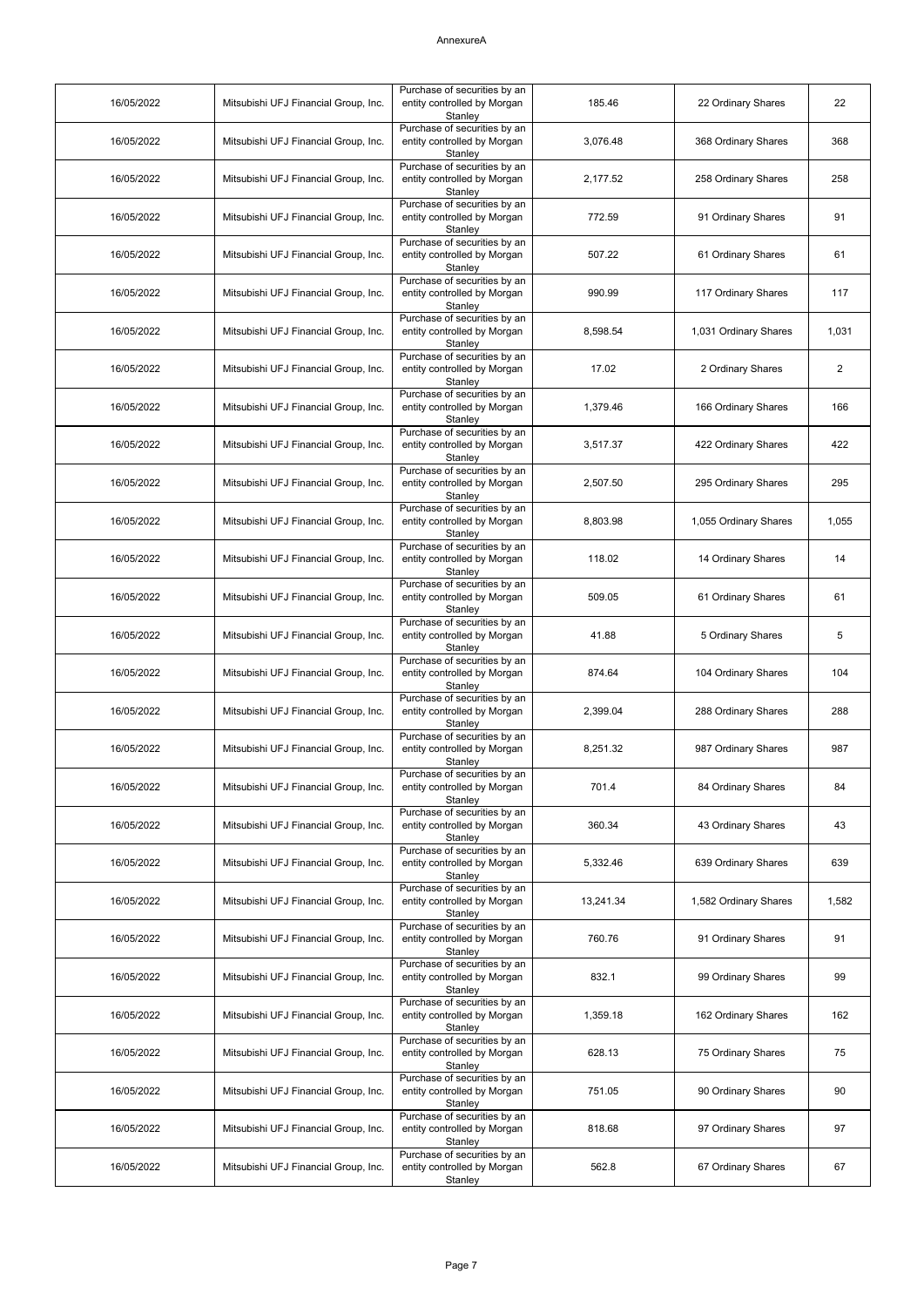| 16/05/2022 | Mitsubishi UFJ Financial Group, Inc. | Purchase of securities by an<br>entity controlled by Morgan<br>Stanley | 1,064.32 | 128 Ordinary Shares | 128 |
|------------|--------------------------------------|------------------------------------------------------------------------|----------|---------------------|-----|
| 16/05/2022 | Mitsubishi UFJ Financial Group, Inc. | Purchase of securities by an<br>entity controlled by Morgan<br>Stanley | 100.5    | 12 Ordinary Shares  | 12  |
| 16/05/2022 | Mitsubishi UFJ Financial Group, Inc. | Purchase of securities by an<br>entity controlled by Morgan<br>Stanley | 1,248.62 | 149 Ordinary Shares | 149 |
| 16/05/2022 | Mitsubishi UFJ Financial Group, Inc. | Purchase of securities by an<br>entity controlled by Morgan<br>Stanley | 1,730.40 | 206 Ordinary Shares | 206 |
| 16/05/2022 | Mitsubishi UFJ Financial Group, Inc. | Purchase of securities by an<br>entity controlled by Morgan<br>Stanley | 3,402.52 | 407 Ordinary Shares | 407 |
| 16/05/2022 | Mitsubishi UFJ Financial Group, Inc. | Purchase of securities by an<br>entity controlled by Morgan<br>Stanley | 1,496.00 | 176 Ordinary Shares | 176 |
| 16/05/2022 | Mitsubishi UFJ Financial Group, Inc. | Purchase of securities by an<br>entity controlled by Morgan<br>Stanley | 1,742.02 | 209 Ordinary Shares | 209 |
| 16/05/2022 | Mitsubishi UFJ Financial Group, Inc. | Purchase of securities by an<br>entity controlled by Morgan<br>Stanley | 3,260.40 | 390 Ordinary Shares | 390 |
| 16/05/2022 | Mitsubishi UFJ Financial Group, Inc. | Purchase of securities by an<br>entity controlled by Morgan<br>Stanley | 8,213.38 | 986 Ordinary Shares | 986 |
| 16/05/2022 | Mitsubishi UFJ Financial Group, Inc. | Purchase of securities by an<br>entity controlled by Morgan<br>Stanley | 8.186.45 | 981 Ordinary Shares | 981 |
| 16/05/2022 | Mitsubishi UFJ Financial Group, Inc. | Purchase of securities by an<br>entity controlled by Morgan<br>Stanley | 3,459.03 | 415 Ordinary Shares | 415 |
| 16/05/2022 | Mitsubishi UFJ Financial Group, Inc. | Purchase of securities by an<br>entity controlled by Morgan<br>Stanley | 3,073.98 | 364 Ordinary Shares | 364 |
| 16/05/2022 | Mitsubishi UFJ Financial Group, Inc. | Purchase of securities by an<br>entity controlled by Morgan<br>Stanley | 4,381.58 | 526 Ordinary Shares | 526 |
| 16/05/2022 | Mitsubishi UFJ Financial Group, Inc. | Purchase of securities by an<br>entity controlled by Morgan<br>Stanley | 1,526.22 | 183 Ordinary Shares | 183 |
| 16/05/2022 | Mitsubishi UFJ Financial Group, Inc. | Purchase of securities by an<br>entity controlled by Morgan<br>Stanley | 965.7    | 116 Ordinary Shares | 116 |
| 16/05/2022 | Mitsubishi UFJ Financial Group, Inc. | Purchase of securities by an<br>entity controlled by Morgan<br>Stanley | 144.5    | 17 Ordinary Shares  | 17  |
| 16/05/2022 | Mitsubishi UFJ Financial Group, Inc. | Purchase of securities by an<br>entity controlled by Morgan<br>Stanley | 719.1    | 85 Ordinary Shares  | 85  |
| 16/05/2022 | Mitsubishi UFJ Financial Group, Inc. | Purchase of securities by an<br>entity controlled by Morgan<br>Stanley | 3,493.50 | 411 Ordinary Shares | 411 |
| 16/05/2022 | Mitsubishi UFJ Financial Group, Inc. | Purchase of securities by an<br>entity controlled by Morgan<br>Stanley | 1,248.00 | 150 Ordinary Shares | 150 |
| 16/05/2022 | Mitsubishi UFJ Financial Group, Inc. | Purchase of securities by an<br>entity controlled by Morgan<br>Stanlev | 1,219.45 | 145 Ordinary Shares | 145 |
| 16/05/2022 | Mitsubishi UFJ Financial Group, Inc. | Purchase of securities by an<br>entity controlled by Morgan<br>Stanley | 233.52   | 28 Ordinary Shares  | 28  |
| 16/05/2022 | Mitsubishi UFJ Financial Group, Inc. | Purchase of securities by an<br>entity controlled by Morgan<br>Stanley | 559.79   | 67 Ordinary Shares  | 67  |
| 16/05/2022 | Mitsubishi UFJ Financial Group, Inc. | Purchase of securities by an<br>entity controlled by Morgan<br>Stanley | 3,452.80 | 415 Ordinary Shares | 415 |
| 16/05/2022 | Mitsubishi UFJ Financial Group, Inc. | Purchase of securities by an<br>entity controlled by Morgan<br>Stanley | 4,041.60 | 480 Ordinary Shares | 480 |
| 16/05/2022 | Mitsubishi UFJ Financial Group, Inc. | Purchase of securities by an<br>entity controlled by Morgan<br>Stanley | 2,956.80 | 352 Ordinary Shares | 352 |
| 16/05/2022 | Mitsubishi UFJ Financial Group, Inc. | Purchase of securities by an<br>entity controlled by Morgan<br>Stanley | 373.95   | 45 Ordinary Shares  | 45  |
| 16/05/2022 | Mitsubishi UFJ Financial Group, Inc. | Purchase of securities by an<br>entity controlled by Morgan<br>Stanley | 892.38   | 107 Ordinary Shares | 107 |
| 16/05/2022 | Mitsubishi UFJ Financial Group, Inc. | Purchase of securities by an<br>entity controlled by Morgan<br>Stanley | 125.85   | 15 Ordinary Shares  | 15  |
| 16/05/2022 | Mitsubishi UFJ Financial Group, Inc. | Purchase of securities by an<br>entity controlled by Morgan<br>Stanley | 1,357.79 | 163 Ordinary Shares | 163 |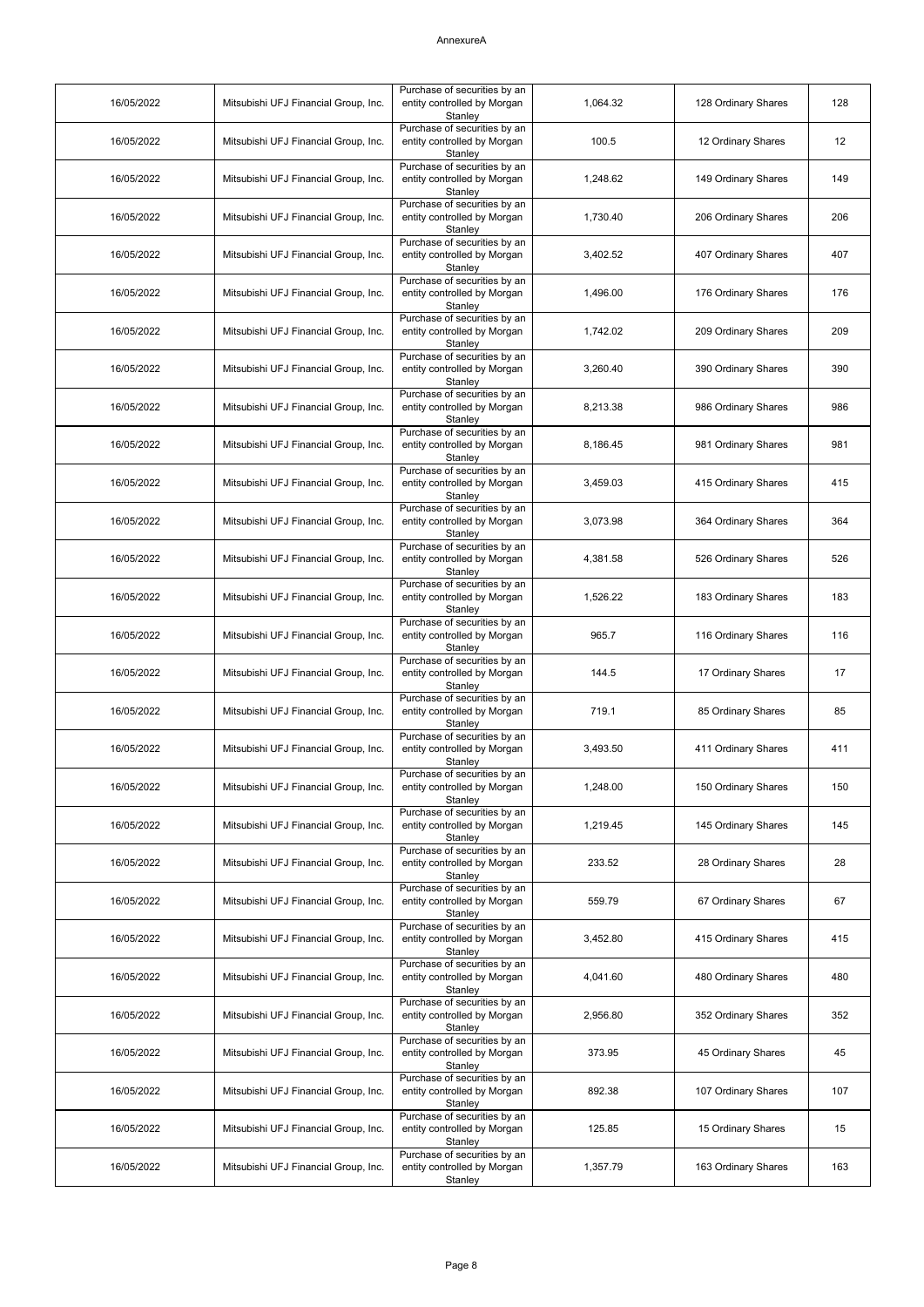| 16/05/2022 | Mitsubishi UFJ Financial Group, Inc. | Purchase of securities by an<br>entity controlled by Morgan<br>Stanley | 4,841.03 | 577 Ordinary Shares   | 577            |
|------------|--------------------------------------|------------------------------------------------------------------------|----------|-----------------------|----------------|
| 16/05/2022 | Mitsubishi UFJ Financial Group, Inc. | Purchase of securities by an<br>entity controlled by Morgan<br>Stanley | 1,719.72 | 204 Ordinary Shares   | 204            |
| 16/05/2022 | Mitsubishi UFJ Financial Group, Inc. | Purchase of securities by an<br>entity controlled by Morgan<br>Stanley | 16.68    | 2 Ordinary Shares     | $\overline{c}$ |
| 16/05/2022 | Mitsubishi UFJ Financial Group, Inc. | Purchase of securities by an<br>entity controlled by Morgan<br>Stanley | 682.02   | 81 Ordinary Shares    | 81             |
| 16/05/2022 | Mitsubishi UFJ Financial Group, Inc. | Purchase of securities by an<br>entity controlled by Morgan<br>Stanley | 8,777.60 | 1,040 Ordinary Shares | 1,040          |
| 16/05/2022 | Mitsubishi UFJ Financial Group, Inc. | Purchase of securities by an<br>entity controlled by Morgan<br>Stanley | 3,599.31 | 429 Ordinary Shares   | 429            |
| 16/05/2022 | Mitsubishi UFJ Financial Group, Inc. | Purchase of securities by an<br>entity controlled by Morgan<br>Stanley | 2,244.14 | 267 Ordinary Shares   | 267            |
| 16/05/2022 | Mitsubishi UFJ Financial Group, Inc. | Purchase of securities by an<br>entity controlled by Morgan<br>Stanley | 566.1    | 68 Ordinary Shares    | 68             |
| 16/05/2022 | Mitsubishi UFJ Financial Group, Inc. | Purchase of securities by an<br>entity controlled by Morgan<br>Stanley | 1,513.16 | 181 Ordinary Shares   | 181            |
| 16/05/2022 | Mitsubishi UFJ Financial Group, Inc. | Purchase of securities by an<br>entity controlled by Morgan<br>Stanley | 554.4    | 66 Ordinary Shares    | 66             |
| 16/05/2022 | Mitsubishi UFJ Financial Group, Inc. | Purchase of securities by an<br>entity controlled by Morgan<br>Stanley | 418      | 50 Ordinary Shares    | 50             |
| 16/05/2022 | Mitsubishi UFJ Financial Group, Inc. | Purchase of securities by an<br>entity controlled by Morgan<br>Stanley | 607      | 73 Ordinary Shares    | 73             |
| 16/05/2022 | Mitsubishi UFJ Financial Group, Inc. | Purchase of securities by an<br>entity controlled by Morgan<br>Stanley | 1,060.45 | 127 Ordinary Shares   | 127            |
| 16/05/2022 | Mitsubishi UFJ Financial Group, Inc. | Purchase of securities by an<br>entity controlled by Morgan<br>Stanley | 6,069.95 | 730 Ordinary Shares   | 730            |
| 16/05/2022 | Mitsubishi UFJ Financial Group, Inc. | Purchase of securities by an<br>entity controlled by Morgan<br>Stanley | 344.4    | 41 Ordinary Shares    | 41             |
| 16/05/2022 | Mitsubishi UFJ Financial Group, Inc. | Purchase of securities by an<br>entity controlled by Morgan<br>Stanley | 703.08   | 84 Ordinary Shares    | 84             |
| 16/05/2022 | Mitsubishi UFJ Financial Group, Inc. | Purchase of securities by an<br>entity controlled by Morgan<br>Stanley | 3,440.29 | 413 Ordinary Shares   | 413            |
| 16/05/2022 | Mitsubishi UFJ Financial Group, Inc. | Purchase of securities by an<br>entity controlled by Morgan<br>Stanley | 1,066.24 | 128 Ordinary Shares   | 128            |
| 16/05/2022 | Mitsubishi UFJ Financial Group, Inc. | Purchase of securities by an<br>entity controlled by Morgan<br>Stanley | 566.44   | 68 Ordinary Shares    | 68             |
| 16/05/2022 | Mitsubishi UFJ Financial Group, Inc. | Sale of securities by an entity<br>controlled by Morgan Stanley        | 4,913.60 | 592 Ordinary Shares   | 592            |
| 16/05/2022 | Mitsubishi UFJ Financial Group, Inc. | Sale of securities by an entity<br>controlled by Morgan Stanley        | 1,992.00 | 240 Ordinary Shares   | 240            |
| 16/05/2022 | Mitsubishi UFJ Financial Group, Inc. | Sale of securities by an entity<br>controlled by Morgan Stanley        | 729.06   | 87 Ordinary Shares    | 87             |
| 16/05/2022 | Mitsubishi UFJ Financial Group, Inc. | Sale of securities by an entity<br>controlled by Morgan Stanley        | 444.41   | 53 Ordinary Shares    | 53             |
| 16/05/2022 | Mitsubishi UFJ Financial Group, Inc. | Sale of securities by an entity<br>controlled by Morgan Stanley        | 1,508.40 | 180 Ordinary Shares   | 180            |
| 16/05/2022 | Mitsubishi UFJ Financial Group, Inc. | Sale of securities by an entity<br>controlled by Morgan Stanley        | 830.22   | 101 Ordinary Shares   | 101            |
| 16/05/2022 | Mitsubishi UFJ Financial Group, Inc. | Sale of securities by an entity<br>controlled by Morgan Stanley        | 50.52    | 6 Ordinary Shares     | 6              |
| 16/05/2022 | Mitsubishi UFJ Financial Group, Inc. | Sale of securities by an entity<br>controlled by Morgan Stanley        | 768.18   | 93 Ordinary Shares    | 93             |
| 16/05/2022 | Mitsubishi UFJ Financial Group, Inc. | Sale of securities by an entity<br>controlled by Morgan Stanley        | 757.8    | 90 Ordinary Shares    | 90             |
| 16/05/2022 | Mitsubishi UFJ Financial Group, Inc. | Sale of securities by an entity<br>controlled by Morgan Stanley        | 535.04   | 64 Ordinary Shares    | 64             |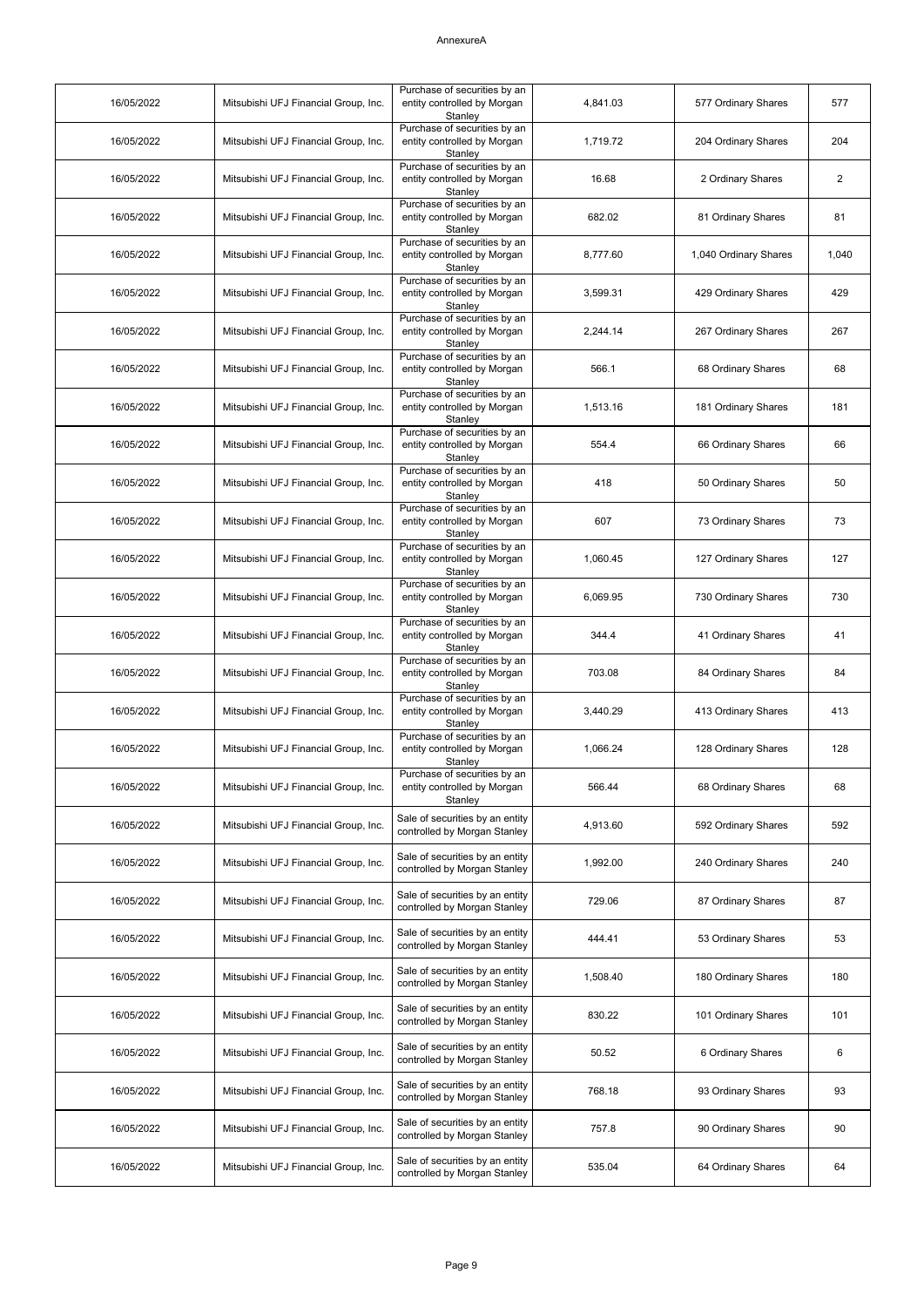| 16/05/2022 | Mitsubishi UFJ Financial Group, Inc. | Sale of securities by an entity<br>controlled by Morgan Stanley | 676.5     | 82 Ordinary Shares    | 82    |
|------------|--------------------------------------|-----------------------------------------------------------------|-----------|-----------------------|-------|
| 16/05/2022 | Mitsubishi UFJ Financial Group, Inc. | Sale of securities by an entity<br>controlled by Morgan Stanley | 581.33    | 69 Ordinary Shares    | 69    |
| 16/05/2022 | Mitsubishi UFJ Financial Group, Inc. | Sale of securities by an entity<br>controlled by Morgan Stanley | 470.82    | 57 Ordinary Shares    | 57    |
| 16/05/2022 | Mitsubishi UFJ Financial Group, Inc. | Sale of securities by an entity<br>controlled by Morgan Stanley | 1,005.51  | 121 Ordinary Shares   | 121   |
| 16/05/2022 | Mitsubishi UFJ Financial Group, Inc. | Sale of securities by an entity<br>controlled by Morgan Stanley | 864.17    | 103 Ordinary Shares   | 103   |
| 16/05/2022 | Mitsubishi UFJ Financial Group, Inc. | Sale of securities by an entity<br>controlled by Morgan Stanley | 1,367.85  | 165 Ordinary Shares   | 165   |
| 16/05/2022 | Mitsubishi UFJ Financial Group, Inc. | Sale of securities by an entity<br>controlled by Morgan Stanley | 2,340.80  | 280 Ordinary Shares   | 280   |
| 16/05/2022 | Mitsubishi UFJ Financial Group, Inc. | Sale of securities by an entity<br>controlled by Morgan Stanley | 514.23    | 61 Ordinary Shares    | 61    |
| 16/05/2022 | Mitsubishi UFJ Financial Group, Inc. | Sale of securities by an entity<br>controlled by Morgan Stanley | 2,144.55  | 255 Ordinary Shares   | 255   |
| 16/05/2022 | Mitsubishi UFJ Financial Group, Inc. | Sale of securities by an entity<br>controlled by Morgan Stanley | 457.6     | 55 Ordinary Shares    | 55    |
| 16/05/2022 | Mitsubishi UFJ Financial Group, Inc. | Sale of securities by an entity<br>controlled by Morgan Stanley | 897.73    | 107 Ordinary Shares   | 107   |
| 16/05/2022 | Mitsubishi UFJ Financial Group, Inc. | Sale of securities by an entity<br>controlled by Morgan Stanley | 355.61    | 43 Ordinary Shares    | 43    |
| 16/05/2022 | Mitsubishi UFJ Financial Group, Inc. | Sale of securities by an entity<br>controlled by Morgan Stanley | 66.4      | 8 Ordinary Shares     | 8     |
| 16/05/2022 | Mitsubishi UFJ Financial Group, Inc. | Sale of securities by an entity<br>controlled by Morgan Stanley | 1,275.28  | 152 Ordinary Shares   | 152   |
| 16/05/2022 | Mitsubishi UFJ Financial Group, Inc. | Sale of securities by an entity<br>controlled by Morgan Stanley | 4,126.41  | 493 Ordinary Shares   | 493   |
| 16/05/2022 | Mitsubishi UFJ Financial Group, Inc. | Sale of securities by an entity<br>controlled by Morgan Stanley | 1,102.20  | 132 Ordinary Shares   | 132   |
| 16/05/2022 | Mitsubishi UFJ Financial Group, Inc. | Sale of securities by an entity<br>controlled by Morgan Stanley | 630.75    | 75 Ordinary Shares    | 75    |
| 16/05/2022 | Mitsubishi UFJ Financial Group, Inc. | Sale of securities by an entity<br>controlled by Morgan Stanley | 673.92    | 81 Ordinary Shares    | 81    |
| 16/05/2022 | Mitsubishi UFJ Financial Group, Inc. | Sale of securities by an entity<br>controlled by Morgan Stanley | 497.37    | 59 Ordinary Shares    | 59    |
| 16/05/2022 | Mitsubishi UFJ Financial Group, Inc. | Sale of securities by an entity<br>controlled by Morgan Stanley | 3,901.00  | 470 Ordinary Shares   | 470   |
| 16/05/2022 | Mitsubishi UFJ Financial Group, Inc. | Sale of securities by an entity<br>controlled by Morgan Stanley | 4,661.91  | 561 Ordinary Shares   | 561   |
| 16/05/2022 | Mitsubishi UFJ Financial Group, Inc. | Sale of securities by an entity<br>controlled by Morgan Stanley | 994.84    | 119 Ordinary Shares   | 119   |
| 16/05/2022 | Mitsubishi UFJ Financial Group, Inc. | Sale of securities by an entity<br>controlled by Morgan Stanley | 23,771.88 | 2,871 Ordinary Shares | 2,871 |
| 16/05/2022 | Mitsubishi UFJ Financial Group, Inc. | Sale of securities by an entity<br>controlled by Morgan Stanley | 2,141.22  | 254 Ordinary Shares   | 254   |
| 16/05/2022 | Mitsubishi UFJ Financial Group, Inc. | Sale of securities by an entity<br>controlled by Morgan Stanley | 41.3      | 5 Ordinary Shares     | 5     |
| 16/05/2022 | Mitsubishi UFJ Financial Group, Inc. | Sale of securities by an entity<br>controlled by Morgan Stanley | 892.52    | 106 Ordinary Shares   | 106   |
| 16/05/2022 | Mitsubishi UFJ Financial Group, Inc. | Sale of securities by an entity<br>controlled by Morgan Stanley | 569.25    | 69 Ordinary Shares    | 69    |
| 16/05/2022 | Mitsubishi UFJ Financial Group, Inc. | Sale of securities by an entity<br>controlled by Morgan Stanley | 636.5     | 76 Ordinary Shares    | 76    |
| 16/05/2022 | Mitsubishi UFJ Financial Group, Inc. | Sale of securities by an entity<br>controlled by Morgan Stanley | 1,250.28  | 151 Ordinary Shares   | 151   |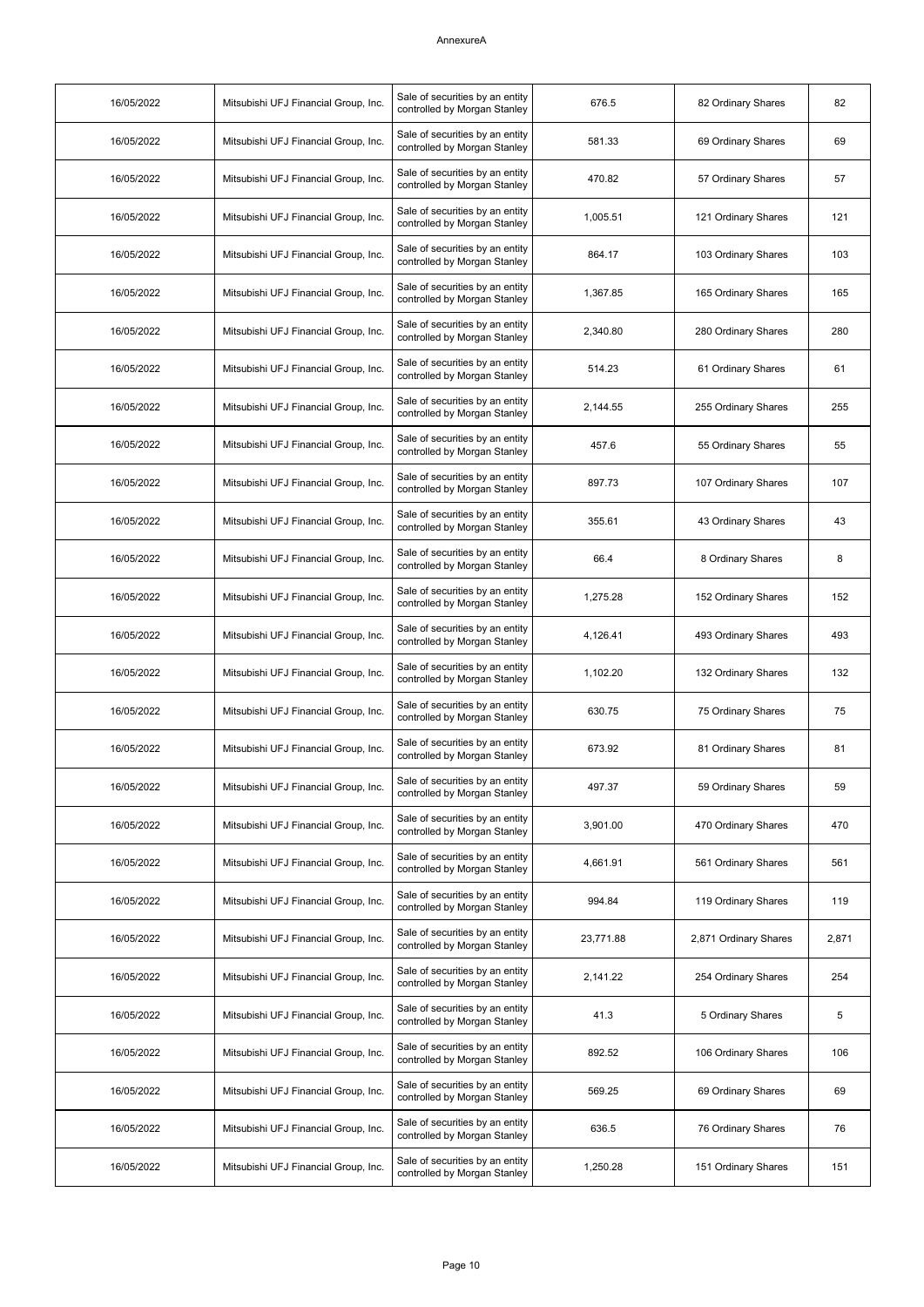| 16/05/2022 | Mitsubishi UFJ Financial Group, Inc. | Sale of securities by an entity<br>controlled by Morgan Stanley                              | 90.53     | 11 Ordinary Shares    | 11    |
|------------|--------------------------------------|----------------------------------------------------------------------------------------------|-----------|-----------------------|-------|
| 16/05/2022 | Mitsubishi UFJ Financial Group, Inc. | Sale of securities by an entity<br>controlled by Morgan Stanley                              | 2,125.39  | 257 Ordinary Shares   | 257   |
| 16/05/2022 | Mitsubishi UFJ Financial Group, Inc. | Sale of securities by an entity<br>controlled by Morgan Stanley                              | 1,125.60  | 134 Ordinary Shares   | 134   |
| 16/05/2022 | Mitsubishi UFJ Financial Group, Inc. | Sale of securities by an entity<br>controlled by Morgan Stanley                              | 707.78    | 86 Ordinary Shares    | 86    |
| 16/05/2022 | Mitsubishi UFJ Financial Group, Inc. | Sale of securities by an entity<br>controlled by Morgan Stanley                              | 994.74    | 118 Ordinary Shares   | 118   |
| 16/05/2022 | Mitsubishi UFJ Financial Group, Inc. | Sale of securities by an entity<br>controlled by Morgan Stanley                              | 134.4     | 16 Ordinary Shares    | 16    |
| 16/05/2022 | Mitsubishi UFJ Financial Group, Inc. | Sale of securities by an entity<br>controlled by Morgan Stanley                              | 1,055.88  | 126 Ordinary Shares   | 126   |
| 17/05/2022 | Mitsubishi UFJ Financial Group, Inc. | Sale of securities by an entity<br>controlled by First Sentier<br>Investors Holdings Pty Ltd | 48,270.64 | 5774 Ordinary Shares  | 5,774 |
| 17/05/2022 | Mitsubishi UFJ Financial Group, Inc. | Sale of securities by an entity<br>controlled by First Sentier<br>Investors Holdings Pty Ltd | 14,847.36 | 1776 Ordinary Shares  | 1,776 |
| 17/05/2022 | Mitsubishi UFJ Financial Group, Inc. | Sale of securities by an entity<br>controlled by Morgan Stanley                              | 2,431.65  | 290 Ordinary Shares   | 290   |
| 17/05/2022 | Mitsubishi UFJ Financial Group, Inc. | Sale of securities by an entity<br>controlled by Morgan Stanley                              | 5,882.24  | 707 Ordinary Shares   | 707   |
| 17/05/2022 | Mitsubishi UFJ Financial Group, Inc. | Sale of securities by an entity<br>controlled by Morgan Stanley                              | 1,583.82  | 189 Ordinary Shares   | 189   |
| 17/05/2022 | Mitsubishi UFJ Financial Group, Inc. | Sale of securities by an entity<br>controlled by Morgan Stanley                              | 100.32    | 12 Ordinary Shares    | 12    |
| 17/05/2022 | Mitsubishi UFJ Financial Group, Inc. | Sale of securities by an entity<br>controlled by Morgan Stanley                              | 125.85    | 15 Ordinary Shares    | 15    |
| 17/05/2022 | Mitsubishi UFJ Financial Group, Inc. | Sale of securities by an entity<br>controlled by Morgan Stanley                              | 543.73    | 65 Ordinary Shares    | 65    |
| 17/05/2022 | Mitsubishi UFJ Financial Group, Inc. | Sale of securities by an entity<br>controlled by Morgan Stanley                              | 3,163.58  | 383 Ordinary Shares   | 383   |
| 17/05/2022 | Mitsubishi UFJ Financial Group, Inc. | Sale of securities by an entity<br>controlled by Morgan Stanley                              | 184.58    | 22 Ordinary Shares    | 22    |
| 17/05/2022 | Mitsubishi UFJ Financial Group, Inc. | Purchase of securities by an<br>entity controlled by Morgan<br>Stanley                       | 1,823.20  | 215 Ordinary Shares   | 215   |
| 17/05/2022 | Mitsubishi UFJ Financial Group, Inc. | Purchase of securities by an<br>entity controlled by Morgan<br>Stanley                       | 11,234.21 | 1,339 Ordinary Shares | 1,339 |
| 17/05/2022 | Mitsubishi UFJ Financial Group, Inc. | Purchase of securities by an<br>entity controlled by Morgan<br>Stanley                       | 337.4     | 40 Ordinary Shares    | 40    |
| 17/05/2022 | Mitsubishi UFJ Financial Group, Inc. | Purchase of securities by an<br>entity controlled by Morgan<br>Stanley                       | 1,531.71  | 183 Ordinary Shares   | 183   |
| 17/05/2022 | Mitsubishi UFJ Financial Group, Inc. | Purchase of securities by an<br>entity controlled by Morgan<br>Stanley                       | 12,894.70 | 1,526 Ordinary Shares | 1,526 |
| 17/05/2022 | Mitsubishi UFJ Financial Group, Inc. | Purchase of securities by an<br>entity controlled by Morgan<br>Stanley                       | 1,114.54  | 133 Ordinary Shares   | 133   |
| 17/05/2022 | Mitsubishi UFJ Financial Group, Inc. | Purchase of securities by an<br>entity controlled by Morgan<br>Stanley                       | 1,216.91  | 146 Ordinary Shares   | 146   |
| 17/05/2022 | Mitsubishi UFJ Financial Group, Inc. | Purchase of securities by an<br>entity controlled by Morgan<br>Stanley                       | 108.49    | 13 Ordinary Shares    | 13    |
| 17/05/2022 | Mitsubishi UFJ Financial Group, Inc. | Purchase of securities by an<br>entity controlled by Morgan<br>Stanley                       | 6,614.02  | 794 Ordinary Shares   | 794   |
| 17/05/2022 | Mitsubishi UFJ Financial Group, Inc. | Sale of securities by an entity<br>controlled by Morgan Stanley                              | 1,305.72  | 156 Ordinary Shares   | 156   |
| 17/05/2022 | Mitsubishi UFJ Financial Group, Inc. | Sale of securities by an entity<br>controlled by Morgan Stanley                              | 778.41    | 93 Ordinary Shares    | 93    |
| 17/05/2022 | Mitsubishi UFJ Financial Group, Inc. | Sale of securities by an entity<br>controlled by Morgan Stanley                              | 1,347.84  | 162 Ordinary Shares   | 162   |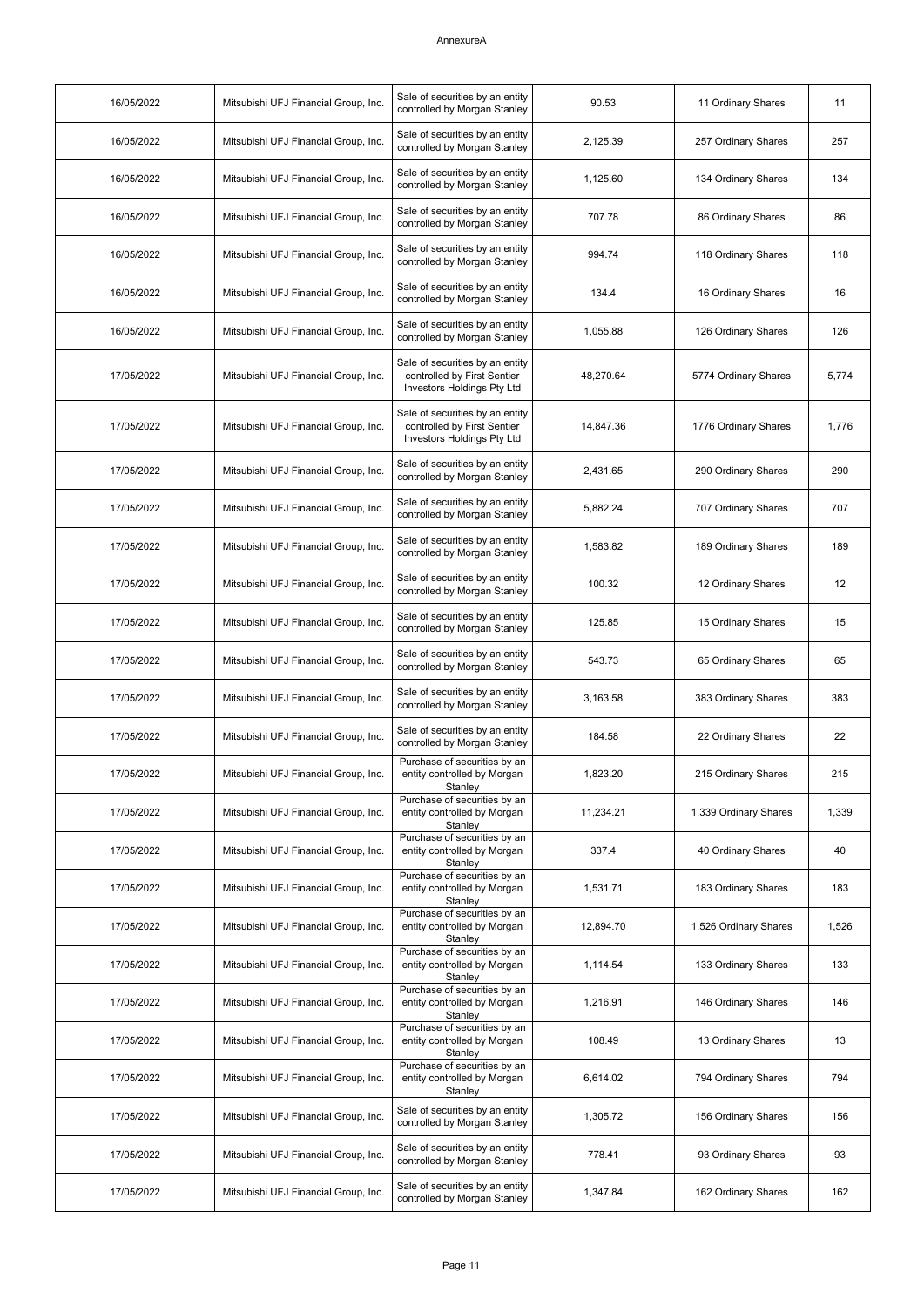| 17/05/2022 | Mitsubishi UFJ Financial Group, Inc. | Sale of securities by an entity<br>controlled by Morgan Stanley        | 167.8     | 20 Ordinary Shares    | 20             |
|------------|--------------------------------------|------------------------------------------------------------------------|-----------|-----------------------|----------------|
| 17/05/2022 | Mitsubishi UFJ Financial Group, Inc. | Sale of securities by an entity<br>controlled by Morgan Stanley        | 50.34     | 6 Ordinary Shares     | 6              |
| 17/05/2022 | Mitsubishi UFJ Financial Group, Inc. | Sale of securities by an entity<br>controlled by Morgan Stanley        | 2,012.38  | 239 Ordinary Shares   | 239            |
| 17/05/2022 | Mitsubishi UFJ Financial Group, Inc. | Sale of securities by an entity<br>controlled by Morgan Stanley        | 58.38     | 7 Ordinary Shares     | $\overline{7}$ |
| 17/05/2022 | Mitsubishi UFJ Financial Group, Inc. | Purchase of securities by an<br>entity controlled by Morgan<br>Stanley | 3,820.52  | 457 Ordinary Shares   | 457            |
| 17/05/2022 | Mitsubishi UFJ Financial Group, Inc. | Purchase of securities by an<br>entity controlled by Morgan<br>Stanley | 2,386.67  | 286 Ordinary Shares   | 286            |
| 17/05/2022 | Mitsubishi UFJ Financial Group, Inc. | Purchase of securities by an<br>entity controlled by Morgan<br>Stanley | 965.12    | 116 Ordinary Shares   | 116            |
| 17/05/2022 | Mitsubishi UFJ Financial Group, Inc. | Purchase of securities by an<br>entity controlled by Morgan<br>Stanley | 1,846.17  | 219 Ordinary Shares   | 219            |
| 17/05/2022 | Mitsubishi UFJ Financial Group, Inc. | Purchase of securities by an<br>entity controlled by Morgan<br>Stanley | 1,713.92  | 206 Ordinary Shares   | 206            |
| 17/05/2022 | Mitsubishi UFJ Financial Group, Inc. | Purchase of securities by an<br>entity controlled by Morgan<br>Stanley | 5,923.34  | 706 Ordinary Shares   | 706            |
| 17/05/2022 | Mitsubishi UFJ Financial Group, Inc. | Purchase of securities by an<br>entity controlled by Morgan<br>Stanley | 643.72    | 77 Ordinary Shares    | 77             |
| 17/05/2022 | Mitsubishi UFJ Financial Group, Inc. | Purchase of securities by an<br>entity controlled by Morgan<br>Stanley | 543.73    | 65 Ordinary Shares    | 65             |
| 17/05/2022 | Mitsubishi UFJ Financial Group, Inc. | Purchase of securities by an<br>entity controlled by Morgan<br>Stanley | 934.08    | 112 Ordinary Shares   | 112            |
| 17/05/2022 | Mitsubishi UFJ Financial Group, Inc. | Purchase of securities by an<br>entity controlled by Morgan<br>Stanley | 3,440.07  | 411 Ordinary Shares   | 411            |
| 17/05/2022 | Mitsubishi UFJ Financial Group, Inc. | Purchase of securities by an<br>entity controlled by Morgan<br>Stanley | 4,979.60  | 590 Ordinary Shares   | 590            |
| 17/05/2022 | Mitsubishi UFJ Financial Group, Inc. | Purchase of securities by an<br>entity controlled by Morgan<br>Stanley | 42.5      | 5 Ordinary Shares     | 5              |
| 17/05/2022 | Mitsubishi UFJ Financial Group, Inc. | Purchase of securities by an<br>entity controlled by Morgan<br>Stanley | 3,747.36  | 444 Ordinary Shares   | 444            |
| 17/05/2022 | Mitsubishi UFJ Financial Group, Inc. | Purchase of securities by an<br>entity controlled by Morgan<br>Stanley | 506.4     | 60 Ordinary Shares    | 60             |
| 17/05/2022 | Mitsubishi UFJ Financial Group, Inc. | Purchase of securities by an<br>entity controlled by Morgan<br>Stanley | 1,868.74  | 223 Ordinary Shares   | 223            |
| 17/05/2022 | Mitsubishi UFJ Financial Group, Inc. | Purchase of securities by an<br>entity controlled by Morgan<br>Stanlev | 202.32    | 24 Ordinary Shares    | 24             |
| 17/05/2022 | Mitsubishi UFJ Financial Group, Inc. | Purchase of securities by an<br>entity controlled by Morgan<br>Stanley | 879.84    | 104 Ordinary Shares   | 104            |
| 17/05/2022 | Mitsubishi UFJ Financial Group, Inc. | Sale of securities by an entity<br>controlled by Morgan Stanley        | 567.12    | 68 Ordinary Shares    | 68             |
| 17/05/2022 | Mitsubishi UFJ Financial Group, Inc. | Sale of securities by an entity<br>controlled by Morgan Stanley        | 1,204.95  | 145 Ordinary Shares   | 145            |
| 17/05/2022 | Mitsubishi UFJ Financial Group, Inc. | Sale of securities by an entity<br>controlled by Morgan Stanley        | 1,531.80  | 185 Ordinary Shares   | 185            |
| 17/05/2022 | Mitsubishi UFJ Financial Group, Inc. | Purchase of securities by an<br>entity controlled by Morgan<br>Stanley | 4,807.47  | 573 Ordinary Shares   | 573            |
| 17/05/2022 | Mitsubishi UFJ Financial Group, Inc. | Purchase of securities by an<br>entity controlled by Morgan<br>Stanley | 50.1      | 6 Ordinary Shares     | 6              |
| 17/05/2022 | Mitsubishi UFJ Financial Group, Inc. | Purchase of securities by an<br>entity controlled by Morgan<br>Stanley | 690.98    | 83 Ordinary Shares    | 83             |
| 17/05/2022 | Mitsubishi UFJ Financial Group, Inc. | Purchase of securities by an<br>entity controlled by Morgan<br>Stanley | 317.11    | 38 Ordinary Shares    | 38             |
| 17/05/2022 | Mitsubishi UFJ Financial Group, Inc. | Purchase of securities by an<br>entity controlled by Morgan<br>Stanley | 11,110.56 | 1,333 Ordinary Shares | 1,333          |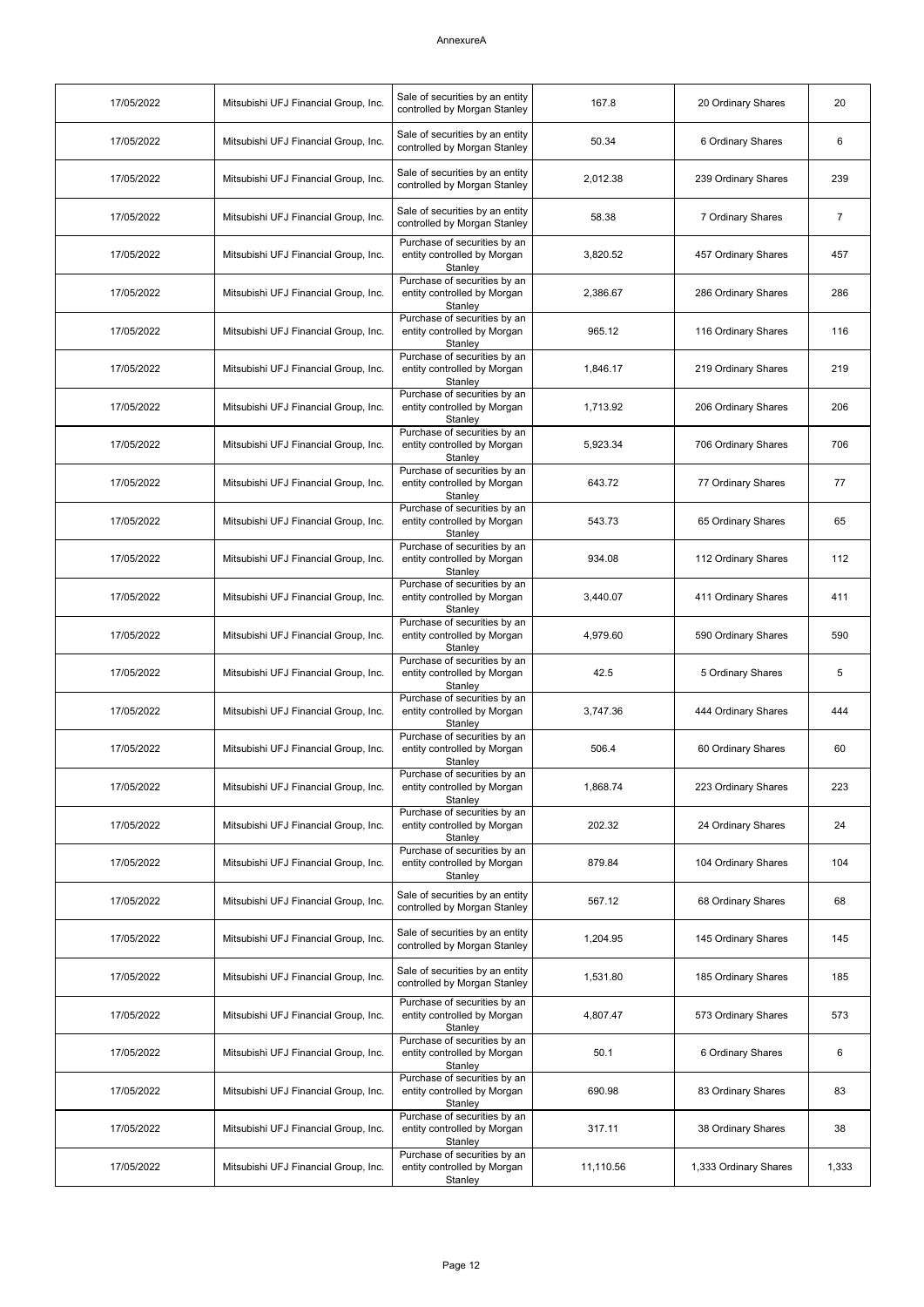| 17/05/2022 | Mitsubishi UFJ Financial Group, Inc. | Purchase of securities by an<br>entity controlled by Morgan                | 4,086.60  | 490 Ordinary Shares   | 490   |
|------------|--------------------------------------|----------------------------------------------------------------------------|-----------|-----------------------|-------|
| 17/05/2022 | Mitsubishi UFJ Financial Group, Inc. | Stanley<br>Purchase of securities by an<br>entity controlled by Morgan     | 4,127.88  | 492 Ordinary Shares   | 492   |
| 17/05/2022 | Mitsubishi UFJ Financial Group, Inc. | Stanley<br>Purchase of securities by an<br>entity controlled by Morgan     | 769.58    | 92 Ordinary Shares    | 92    |
| 17/05/2022 | Mitsubishi UFJ Financial Group, Inc. | Stanley<br>Purchase of securities by an<br>entity controlled by Morgan     | 584.15    | 70 Ordinary Shares    | 70    |
| 17/05/2022 | Mitsubishi UFJ Financial Group, Inc. | Stanley<br>Purchase of securities by an<br>entity controlled by Morgan     | 217.1     | 26 Ordinary Shares    | 26    |
| 17/05/2022 | Mitsubishi UFJ Financial Group, Inc. | Stanley<br>Purchase of securities by an<br>entity controlled by Morgan     | 2,346.32  | 278 Ordinary Shares   | 278   |
| 17/05/2022 | Mitsubishi UFJ Financial Group, Inc. | Stanley<br>Purchase of securities by an<br>entity controlled by Morgan     | 1,992.06  | 238 Ordinary Shares   | 238   |
| 17/05/2022 | Mitsubishi UFJ Financial Group, Inc. | Stanley<br>Purchase of securities by an<br>entity controlled by Morgan     | 1,213.92  | 144 Ordinary Shares   | 144   |
| 17/05/2022 | Mitsubishi UFJ Financial Group, Inc. | Stanley<br>Sale of securities by an entity<br>controlled by Morgan Stanley | 250.2     | 30 Ordinary Shares    | 30    |
| 17/05/2022 | Mitsubishi UFJ Financial Group, Inc. | Sale of securities by an entity<br>controlled by Morgan Stanley            | 1,159.26  | 139 Ordinary Shares   | 139   |
| 17/05/2022 | Mitsubishi UFJ Financial Group, Inc. | Sale of securities by an entity<br>controlled by Morgan Stanley            | 888.1     | 107 Ordinary Shares   | 107   |
| 17/05/2022 | Mitsubishi UFJ Financial Group, Inc. | Sale of securities by an entity<br>controlled by Morgan Stanley            | 1,215.10  | 145 Ordinary Shares   | 145   |
| 17/05/2022 | Mitsubishi UFJ Financial Group, Inc. | Sale of securities by an entity<br>controlled by Morgan Stanley            | 1,664.48  | 202 Ordinary Shares   | 202   |
| 17/05/2022 | Mitsubishi UFJ Financial Group, Inc. | Sale of securities by an entity<br>controlled by Morgan Stanley            | 3,248.70  | 390 Ordinary Shares   | 390   |
| 17/05/2022 | Mitsubishi UFJ Financial Group, Inc. | Purchase of securities by an<br>entity controlled by Morgan<br>Stanley     | 291.9     | 35 Ordinary Shares    | 35    |
| 17/05/2022 | Mitsubishi UFJ Financial Group, Inc. | Purchase of securities by an<br>entity controlled by Morgan<br>Stanley     | 2,486.85  | 295 Ordinary Shares   | 295   |
| 17/05/2022 | Mitsubishi UFJ Financial Group, Inc. | Purchase of securities by an<br>entity controlled by Morgan<br>Stanley     | 75.51     | 9 Ordinary Shares     | 9     |
| 17/05/2022 | Mitsubishi UFJ Financial Group, Inc. | Purchase of securities by an<br>entity controlled by Morgan<br>Stanley     | 4,446.70  | 530 Ordinary Shares   | 530   |
| 17/05/2022 | Mitsubishi UFJ Financial Group, Inc. | Purchase of securities by an<br>entity controlled by Morgan<br>Stanley     | 2,532.32  | 304 Ordinary Shares   | 304   |
| 17/05/2022 | Mitsubishi UFJ Financial Group, Inc. | Purchase of securities by an<br>entity controlled by Morgan<br>Stanley     | 1,381.12  | 166 Ordinary Shares   | 166   |
| 17/05/2022 | Mitsubishi UFJ Financial Group, Inc. | Purchase of securities by an<br>entity controlled by Morgan<br>Stanley     | 1,185.70  | 142 Ordinary Shares   | 142   |
| 17/05/2022 | Mitsubishi UFJ Financial Group, Inc. | Purchase of securities by an<br>entity controlled by Morgan<br>Stanley     | 221       | 26 Ordinary Shares    | 26    |
| 17/05/2022 | Mitsubishi UFJ Financial Group, Inc. | Purchase of securities by an<br>entity controlled by Morgan<br>Stanley     | 550.11    | 66 Ordinary Shares    | 66    |
| 17/05/2022 | Mitsubishi UFJ Financial Group, Inc. | Purchase of securities by an<br>entity controlled by Morgan<br>Stanley     | 1,401.96  | 168 Ordinary Shares   | 168   |
| 17/05/2022 | Mitsubishi UFJ Financial Group, Inc. | Purchase of securities by an<br>entity controlled by Morgan<br>Stanley     | 1,565.19  | 187 Ordinary Shares   | 187   |
| 17/05/2022 | Mitsubishi UFJ Financial Group, Inc. | Purchase of securities by an<br>entity controlled by Morgan<br>Stanley     | 109.85    | 13 Ordinary Shares    | 13    |
| 17/05/2022 | Mitsubishi UFJ Financial Group, Inc. | Purchase of securities by an<br>entity controlled by Morgan<br>Stanley     | 4,191.70  | 502 Ordinary Shares   | 502   |
| 17/05/2022 | Mitsubishi UFJ Financial Group, Inc. | Purchase of securities by an<br>entity controlled by Morgan<br>Stanley     | 549.45    | 66 Ordinary Shares    | 66    |
| 17/05/2022 | Mitsubishi UFJ Financial Group, Inc. | Sale of securities by an entity<br>controlled by Morgan Stanley            | 20,532.16 | 2,456 Ordinary Shares | 2,456 |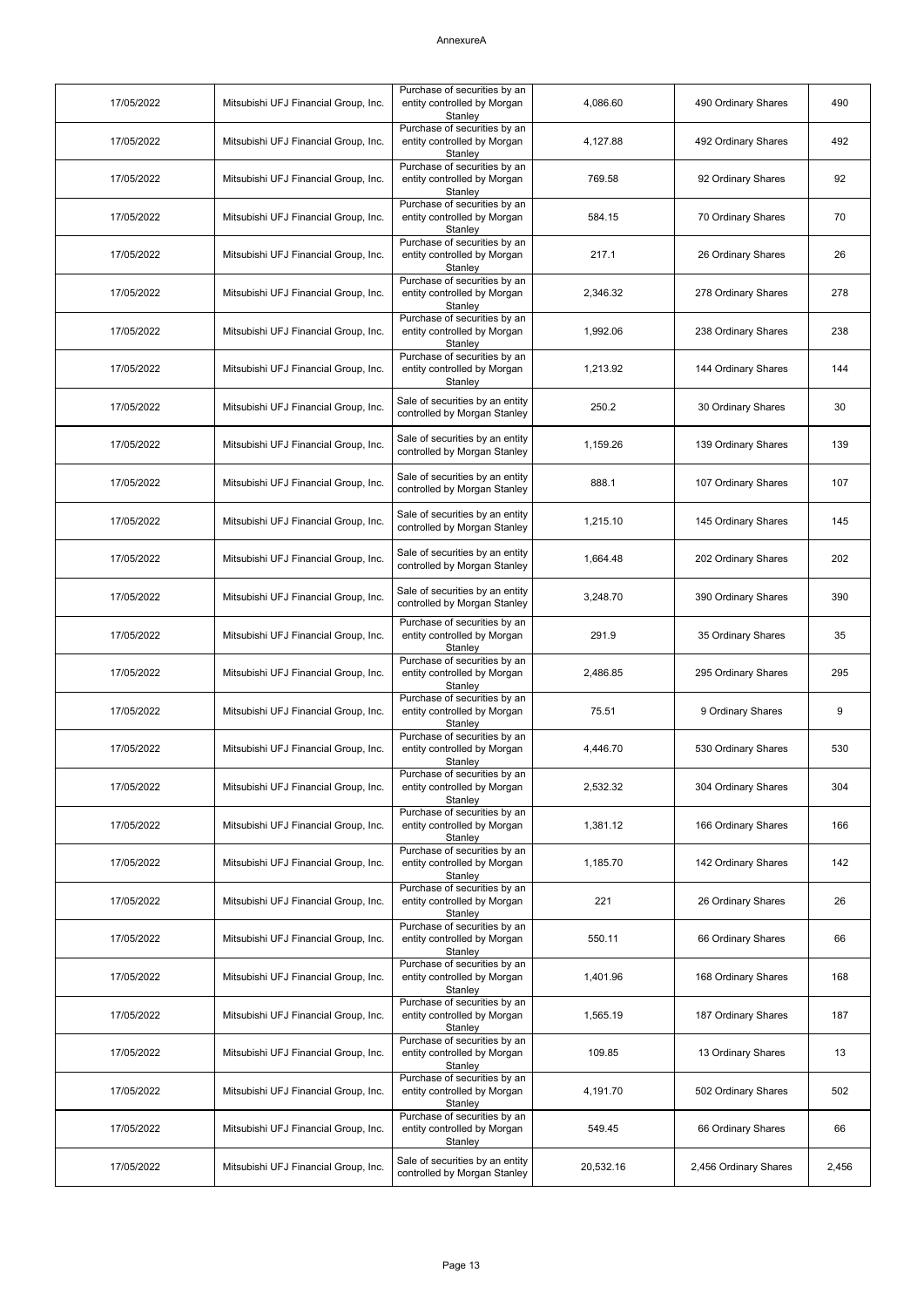| 17/05/2022 | Mitsubishi UFJ Financial Group, Inc. | Purchase of securities by an<br>entity controlled by Morgan<br>Stanley | 83.25    | 10 Ordinary Shares  | 10  |
|------------|--------------------------------------|------------------------------------------------------------------------|----------|---------------------|-----|
| 17/05/2022 | Mitsubishi UFJ Financial Group, Inc. | Purchase of securities by an<br>entity controlled by Morgan<br>Stanley | 586.5    | 69 Ordinary Shares  | 69  |
| 17/05/2022 | Mitsubishi UFJ Financial Group, Inc. | Purchase of securities by an<br>entity controlled by Morgan<br>Stanley | 1,854.19 | 221 Ordinary Shares | 221 |
| 17/05/2022 | Mitsubishi UFJ Financial Group, Inc. | Purchase of securities by an<br>entity controlled by Morgan<br>Stanley | 335.4    | 40 Ordinary Shares  | 40  |
| 17/05/2022 | Mitsubishi UFJ Financial Group, Inc. | Purchase of securities by an<br>entity controlled by Morgan<br>Stanley | 750.6    | 90 Ordinary Shares  | 90  |
| 17/05/2022 | Mitsubishi UFJ Financial Group, Inc. | Purchase of securities by an<br>entity controlled by Morgan<br>Stanley | 841      | 100 Ordinary Shares | 100 |
| 17/05/2022 | Mitsubishi UFJ Financial Group, Inc. | Purchase of securities by an<br>entity controlled by Morgan<br>Stanley | 387.09   | 46 Ordinary Shares  | 46  |
| 17/05/2022 | Mitsubishi UFJ Financial Group, Inc. | Purchase of securities by an<br>entity controlled by Morgan<br>Stanley | 433.94   | 52 Ordinary Shares  | 52  |
| 17/05/2022 | Mitsubishi UFJ Financial Group, Inc. | Purchase of securities by an<br>entity controlled by Morgan<br>Stanley | 549.45   | 66 Ordinary Shares  | 66  |
| 17/05/2022 | Mitsubishi UFJ Financial Group, Inc. | Purchase of securities by an<br>entity controlled by Morgan<br>Stanley | 3,898.44 | 468 Ordinary Shares | 468 |
| 17/05/2022 | Mitsubishi UFJ Financial Group, Inc. | Purchase of securities by an<br>entity controlled by Morgan<br>Stanley | 1.291.32 | 153 Ordinary Shares | 153 |
| 17/05/2022 | Mitsubishi UFJ Financial Group, Inc. | Purchase of securities by an<br>entity controlled by Morgan<br>Stanley | 1,559.55 | 185 Ordinary Shares | 185 |
| 17/05/2022 | Mitsubishi UFJ Financial Group, Inc. | Purchase of securities by an<br>entity controlled by Morgan<br>Stanley | 25.17    | 3 Ordinary Shares   | 3   |
| 17/05/2022 | Mitsubishi UFJ Financial Group, Inc. | Purchase of securities by an<br>entity controlled by Morgan<br>Stanley | 260.4    | 31 Ordinary Shares  | 31  |
| 17/05/2022 | Mitsubishi UFJ Financial Group, Inc. | Purchase of securities by an<br>entity controlled by Morgan<br>Stanley | 1,203.84 | 144 Ordinary Shares | 144 |
| 17/05/2022 | Mitsubishi UFJ Financial Group, Inc. | Purchase of securities by an<br>entity controlled by Morgan<br>Stanley | 838.53   | 99 Ordinary Shares  | 99  |
| 17/05/2022 | Mitsubishi UFJ Financial Group, Inc. | Sale of securities by an entity<br>controlled by Morgan Stanley        | 770.97   | 93 Ordinary Shares  | 93  |
| 17/05/2022 | Mitsubishi UFJ Financial Group, Inc. | Sale of securities by an entity<br>controlled by Morgan Stanley        | 1,191.19 | 143 Ordinary Shares | 143 |
| 17/05/2022 | Mitsubishi UFJ Financial Group, Inc. | Sale of securities by an entity<br>controlled by Morgan Stanley        | 936.32   | 112 Ordinary Shares | 112 |
| 17/05/2022 | Mitsubishi UFJ Financial Group, Inc. | Sale of securities by an entity<br>controlled by Morgan Stanley        | 2,363.16 | 282 Ordinary Shares | 282 |
| 17/05/2022 | Mitsubishi UFJ Financial Group, Inc. | Sale of securities by an entity<br>controlled by Morgan Stanley        | 437.78   | 53 Ordinary Shares  | 53  |
| 17/05/2022 | Mitsubishi UFJ Financial Group, Inc. | Purchase of securities by an<br>entity controlled by Morgan<br>Stanley | 1,033.54 | 124 Ordinary Shares | 124 |
| 17/05/2022 | Mitsubishi UFJ Financial Group, Inc. | Purchase of securities by an<br>entity controlled by Morgan<br>Stanley | 6,988.60 | 830 Ordinary Shares | 830 |
| 17/05/2022 | Mitsubishi UFJ Financial Group, Inc. | Purchase of securities by an<br>entity controlled by Morgan<br>Stanley | 3,578.26 | 427 Ordinary Shares | 427 |
| 17/05/2022 | Mitsubishi UFJ Financial Group, Inc. | Purchase of securities by an<br>entity controlled by Morgan<br>Stanley | 3,705.70 | 443 Ordinary Shares | 443 |
| 17/05/2022 | Mitsubishi UFJ Financial Group, Inc. | Purchase of securities by an<br>entity controlled by Morgan<br>Stanley | 200.4    | 24 Ordinary Shares  | 24  |
| 17/05/2022 | Mitsubishi UFJ Financial Group, Inc. | Purchase of securities by an<br>entity controlled by Morgan<br>Stanley | 1,106.95 | 131 Ordinary Shares | 131 |
| 17/05/2022 | Mitsubishi UFJ Financial Group, Inc. | Purchase of securities by an<br>entity controlled by Morgan<br>Stanley | 75.51    | 9 Ordinary Shares   | 9   |
| 17/05/2022 | Mitsubishi UFJ Financial Group, Inc. | Purchase of securities by an<br>entity controlled by Morgan<br>Stanley | 283.9    | 34 Ordinary Shares  | 34  |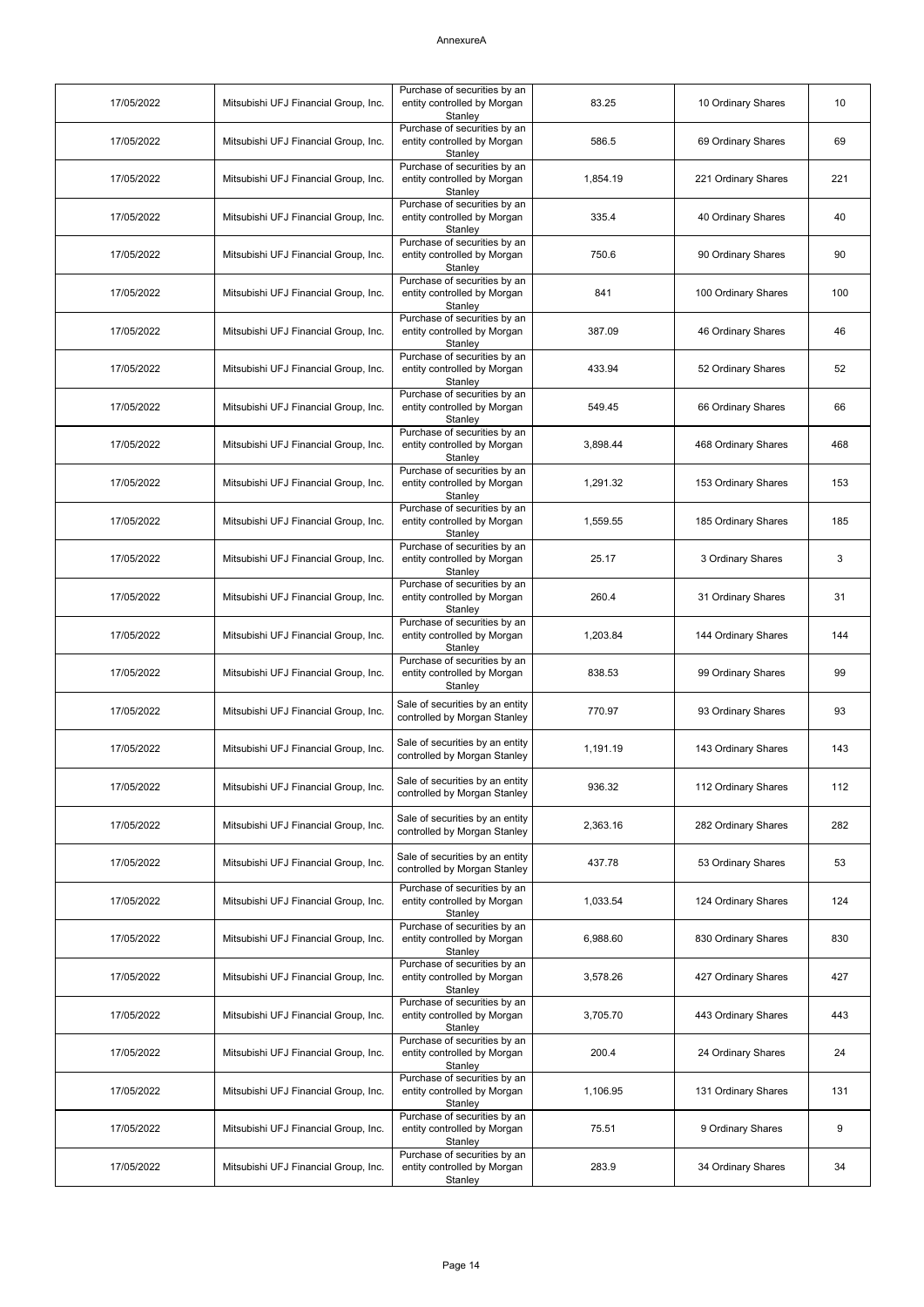| 17/05/2022 | Mitsubishi UFJ Financial Group, Inc. | Purchase of securities by an<br>entity controlled by Morgan<br>Stanley | 1,419.50  | 170 Ordinary Shares   | 170   |
|------------|--------------------------------------|------------------------------------------------------------------------|-----------|-----------------------|-------|
| 17/05/2022 | Mitsubishi UFJ Financial Group, Inc. | Purchase of securities by an<br>entity controlled by Morgan<br>Stanley | 1,443.08  | 172 Ordinary Shares   | 172   |
| 17/05/2022 | Mitsubishi UFJ Financial Group, Inc. | Purchase of securities by an<br>entity controlled by Morgan<br>Stanley | 1,100.22  | 132 Ordinary Shares   | 132   |
| 17/05/2022 | Mitsubishi UFJ Financial Group, Inc. | Purchase of securities by an<br>entity controlled by Morgan<br>Stanley | 235.48    | 28 Ordinary Shares    | 28    |
| 17/05/2022 | Mitsubishi UFJ Financial Group, Inc. | Sale of securities by an entity<br>controlled by Morgan Stanley        | 3,258.75  | 395 Ordinary Shares   | 395   |
| 17/05/2022 | Mitsubishi UFJ Financial Group, Inc. | Sale of securities by an entity<br>controlled by Morgan Stanley        | 176.61    | 21 Ordinary Shares    | 21    |
| 17/05/2022 | Mitsubishi UFJ Financial Group, Inc. | Sale of securities by an entity<br>controlled by Morgan Stanley        | 1,860.36  | 222 Ordinary Shares   | 222   |
| 17/05/2022 | Mitsubishi UFJ Financial Group, Inc. | Sale of securities by an entity<br>controlled by Morgan Stanley        | 291.55    | 35 Ordinary Shares    | 35    |
| 17/05/2022 | Mitsubishi UFJ Financial Group, Inc. | Sale of securities by an entity<br>controlled by Morgan Stanley        | 643.34    | 77 Ordinary Shares    | 77    |
| 17/05/2022 | Mitsubishi UFJ Financial Group, Inc. | Sale of securities by an entity<br>controlled by Morgan Stanley        | 1,195.20  | 144 Ordinary Shares   | 144   |
| 17/05/2022 | Mitsubishi UFJ Financial Group, Inc. | Sale of securities by an entity<br>controlled by Morgan Stanley        | 1,982.54  | 238 Ordinary Shares   | 238   |
| 17/05/2022 | Mitsubishi UFJ Financial Group, Inc. | Sale of securities by an entity<br>controlled by Morgan Stanley        | 5,551.04  | 664 Ordinary Shares   | 664   |
| 17/05/2022 | Mitsubishi UFJ Financial Group, Inc. | Purchase of securities by an<br>entity controlled by Morgan<br>Stanley | 204       | 24 Ordinary Shares    | 24    |
| 17/05/2022 | Mitsubishi UFJ Financial Group, Inc. | Purchase of securities by an<br>entity controlled by Morgan<br>Stanley | 1,259.34  | 151 Ordinary Shares   | 151   |
| 17/05/2022 | Mitsubishi UFJ Financial Group, Inc. | Purchase of securities by an<br>entity controlled by Morgan<br>Stanley | 75.69     | 9 Ordinary Shares     | 9     |
| 17/05/2022 | Mitsubishi UFJ Financial Group, Inc. | Purchase of securities by an<br>entity controlled by Morgan<br>Stanley | 1,906.08  | 228 Ordinary Shares   | 228   |
| 17/05/2022 | Mitsubishi UFJ Financial Group, Inc. | Purchase of securities by an<br>entity controlled by Morgan<br>Stanley | 407.68    | 49 Ordinary Shares    | 49    |
| 17/05/2022 | Mitsubishi UFJ Financial Group, Inc. | Purchase of securities by an<br>entity controlled by Morgan<br>Stanley | 7,298.98  | 871 Ordinary Shares   | 871   |
| 17/05/2022 | Mitsubishi UFJ Financial Group, Inc. | Purchase of securities by an<br>entity controlled by Morgan<br>Stanley | 1,889.78  | 227 Ordinary Shares   | 227   |
| 17/05/2022 | Mitsubishi UFJ Financial Group, Inc. | Purchase of securities by an<br>entity controlled by Morgan<br>Stanley | 673.6     | 80 Ordinary Shares    | 80    |
| 17/05/2022 | Mitsubishi UFJ Financial Group, Inc. | Purchase of securities by an<br>entity controlled by Morgan<br>Stanley | 1,317.23  | 157 Ordinary Shares   | 157   |
| 17/05/2022 | Mitsubishi UFJ Financial Group, Inc. | Purchase of securities by an<br>entity controlled by Morgan<br>Stanley | 445.2     | 53 Ordinary Shares    | 53    |
| 17/05/2022 | Mitsubishi UFJ Financial Group, Inc. | Purchase of securities by an<br>entity controlled by Morgan<br>Stanley | 782.08    | 94 Ordinary Shares    | 94    |
| 17/05/2022 | Mitsubishi UFJ Financial Group, Inc. | Sale of securities by an entity<br>controlled by Morgan Stanley        | 5,664.95  | 685 Ordinary Shares   | 685   |
| 17/05/2022 | Mitsubishi UFJ Financial Group, Inc. | Sale of securities by an entity<br>controlled by Morgan Stanley        | 57,048.64 | 6,824 Ordinary Shares | 6,824 |
| 17/05/2022 | Mitsubishi UFJ Financial Group, Inc. | Sale of securities by an entity<br>controlled by Morgan Stanley        | 1,157.13  | 138 Ordinary Shares   | 138   |
| 17/05/2022 | Mitsubishi UFJ Financial Group, Inc. | Sale of securities by an entity<br>controlled by Morgan Stanley        | 5,384.88  | 648 Ordinary Shares   | 648   |
| 17/05/2022 | Mitsubishi UFJ Financial Group, Inc. | Sale of securities by an entity<br>controlled by Morgan Stanley        | 75.15     | 9 Ordinary Shares     | 9     |
| 17/05/2022 | Mitsubishi UFJ Financial Group, Inc. | Sale of securities by an entity<br>controlled by Morgan Stanley        | 24.96     | 3 Ordinary Shares     | 3     |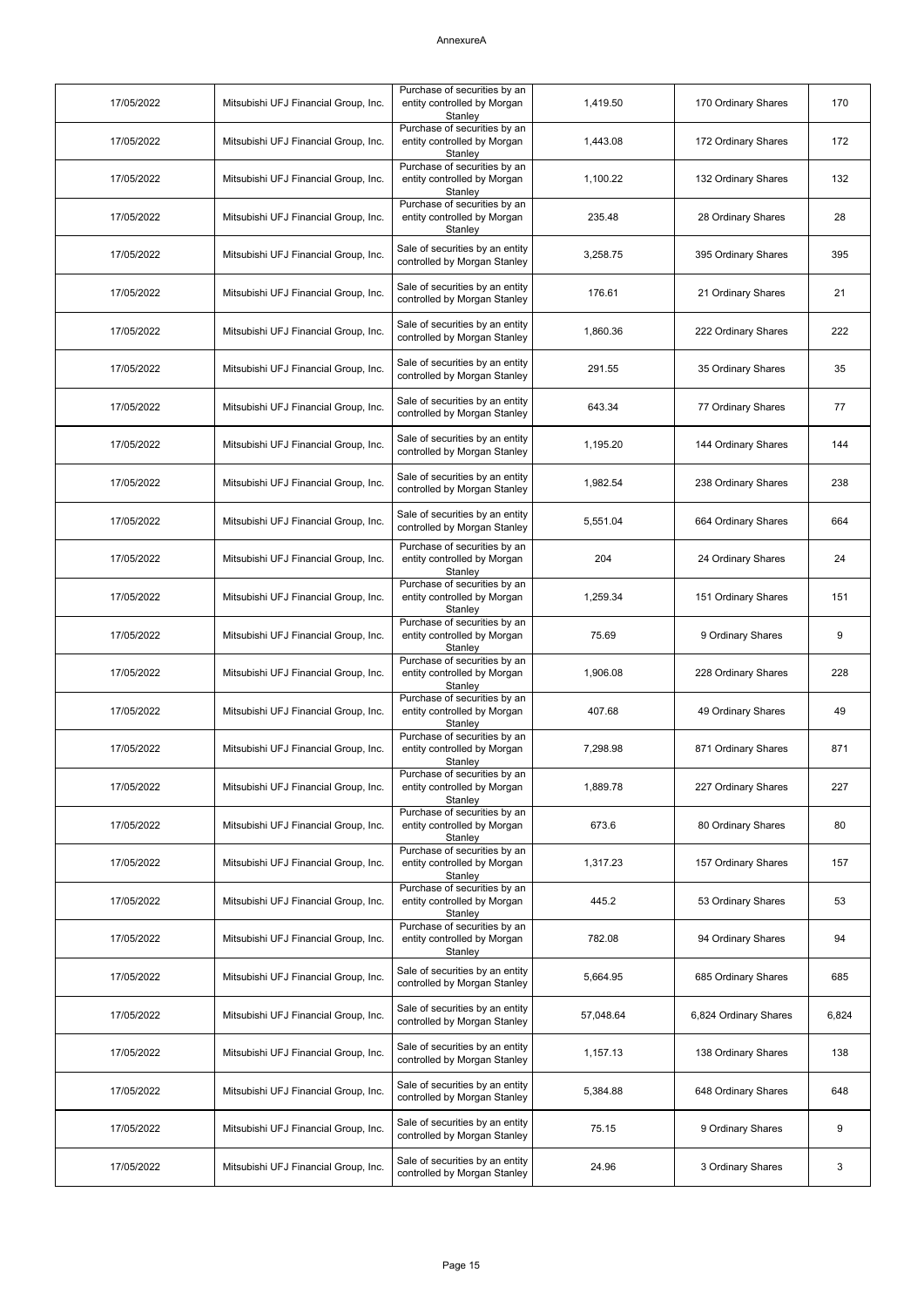| 17/05/2022 | Mitsubishi UFJ Financial Group, Inc. | Sale of securities by an entity<br>controlled by Morgan Stanley        | 862.63    | 103 Ordinary Shares   | 103   |
|------------|--------------------------------------|------------------------------------------------------------------------|-----------|-----------------------|-------|
| 17/05/2022 | Mitsubishi UFJ Financial Group, Inc. | Purchase of securities by an<br>entity controlled by Morgan<br>Stanley | 13,148.20 | 1,556 Ordinary Shares | 1,556 |
| 17/05/2022 | Mitsubishi UFJ Financial Group, Inc. | Purchase of securities by an<br>entity controlled by Morgan<br>Stanley | 42.05     | 5 Ordinary Shares     | 5     |
| 17/05/2022 | Mitsubishi UFJ Financial Group, Inc. | Purchase of securities by an<br>entity controlled by Morgan<br>Stanley | 703.01    | 83 Ordinary Shares    | 83    |
| 17/05/2022 | Mitsubishi UFJ Financial Group, Inc. | Purchase of securities by an<br>entity controlled by Morgan<br>Stanley | 501.9     | 60 Ordinary Shares    | 60    |
| 17/05/2022 | Mitsubishi UFJ Financial Group, Inc. | Purchase of securities by an<br>entity controlled by Morgan<br>Stanley | 9,967.32  | 1,188 Ordinary Shares | 1,188 |
| 17/05/2022 | Mitsubishi UFJ Financial Group, Inc. | Purchase of securities by an<br>entity controlled by Morgan<br>Stanley | 366.96    | 44 Ordinary Shares    | 44    |
| 17/05/2022 | Mitsubishi UFJ Financial Group, Inc. | Purchase of securities by an<br>entity controlled by Morgan<br>Stanley | 1,997.91  | 237 Ordinary Shares   | 237   |
| 17/05/2022 | Mitsubishi UFJ Financial Group, Inc. | Purchase of securities by an<br>entity controlled by Morgan<br>Stanlev | 3.544.50  | 425 Ordinary Shares   | 425   |
| 17/05/2022 | Mitsubishi UFJ Financial Group, Inc. | Purchase of securities by an<br>entity controlled by Morgan<br>Stanley | 2,157.47  | 259 Ordinary Shares   | 259   |
| 17/05/2022 | Mitsubishi UFJ Financial Group, Inc. | Purchase of securities by an<br>entity controlled by Morgan<br>Stanley | 553.41    | 66 Ordinary Shares    | 66    |
| 17/05/2022 | Mitsubishi UFJ Financial Group, Inc. | Purchase of securities by an<br>entity controlled by Morgan<br>Stanley | 3,132.08  | 376 Ordinary Shares   | 376   |
| 17/05/2022 | Mitsubishi UFJ Financial Group, Inc. | Purchase of securities by an<br>entity controlled by Morgan<br>Stanley | 1,862.05  | 223 Ordinary Shares   | 223   |
| 17/05/2022 | Mitsubishi UFJ Financial Group, Inc. | Purchase of securities by an<br>entity controlled by Morgan<br>Stanley | 327.6     | 39 Ordinary Shares    | 39    |
| 17/05/2022 | Mitsubishi UFJ Financial Group, Inc. | Purchase of securities by an<br>entity controlled by Morgan<br>Stanley | 50.16     | 6 Ordinary Shares     | 6     |
| 17/05/2022 | Mitsubishi UFJ Financial Group, Inc. | Purchase of securities by an<br>entity controlled by Morgan<br>Stanley | 1,110.12  | 132 Ordinary Shares   | 132   |
| 17/05/2022 | Mitsubishi UFJ Financial Group, Inc. | Purchase of securities by an<br>entity controlled by Morgan<br>Stanley | 1,781.75  | 213 Ordinary Shares   | 213   |
| 17/05/2022 | Mitsubishi UFJ Financial Group, Inc. | Purchase of securities by an<br>entity controlled by Morgan<br>Stanley | 1,071.88  | 127 Ordinary Shares   | 127   |
| 17/05/2022 | Mitsubishi UFJ Financial Group, Inc. | Purchase of securities by an<br>entity controlled by Morgan<br>Stanley | 2,360.40  | 281 Ordinary Shares   | 281   |
| 17/05/2022 | Mitsubishi UFJ Financial Group, Inc. | Sale of securities by an entity<br>controlled by Morgan Stanley        | 6,507.20  | 784 Ordinary Shares   | 784   |
| 17/05/2022 | Mitsubishi UFJ Financial Group, Inc. | Sale of securities by an entity<br>controlled by Morgan Stanley        | 49.86     | 6 Ordinary Shares     | 6     |
| 17/05/2022 | Mitsubishi UFJ Financial Group, Inc. | Sale of securities by an entity<br>controlled by Morgan Stanley        | 50.34     | 6 Ordinary Shares     | 6     |
| 17/05/2022 | Mitsubishi UFJ Financial Group, Inc. | Sale of securities by an entity<br>controlled by Morgan Stanley        | 92.62     | 11 Ordinary Shares    | 11    |
| 17/05/2022 | Mitsubishi UFJ Financial Group, Inc. | Sale of securities by an entity<br>controlled by Morgan Stanley        | 2,017.17  | 241 Ordinary Shares   | 241   |
| 17/05/2022 | Mitsubishi UFJ Financial Group, Inc. | Sale of securities by an entity<br>controlled by Morgan Stanley        | 565.42    | 68 Ordinary Shares    | 68    |
| 17/05/2022 | Mitsubishi UFJ Financial Group, Inc. | Purchase of securities by an<br>entity controlled by Morgan<br>Stanley | 2,069.86  | 247 Ordinary Shares   | 247   |
| 17/05/2022 | Mitsubishi UFJ Financial Group, Inc. | Purchase of securities by an<br>entity controlled by Morgan<br>Stanley | 2,627.95  | 311 Ordinary Shares   | 311   |
| 17/05/2022 | Mitsubishi UFJ Financial Group, Inc. | Purchase of securities by an<br>entity controlled by Morgan<br>Stanley | 1,834.80  | 220 Ordinary Shares   | 220   |
| 17/05/2022 | Mitsubishi UFJ Financial Group, Inc. | Purchase of securities by an<br>entity controlled by Morgan<br>Stanley | 1,216.80  | 144 Ordinary Shares   | 144   |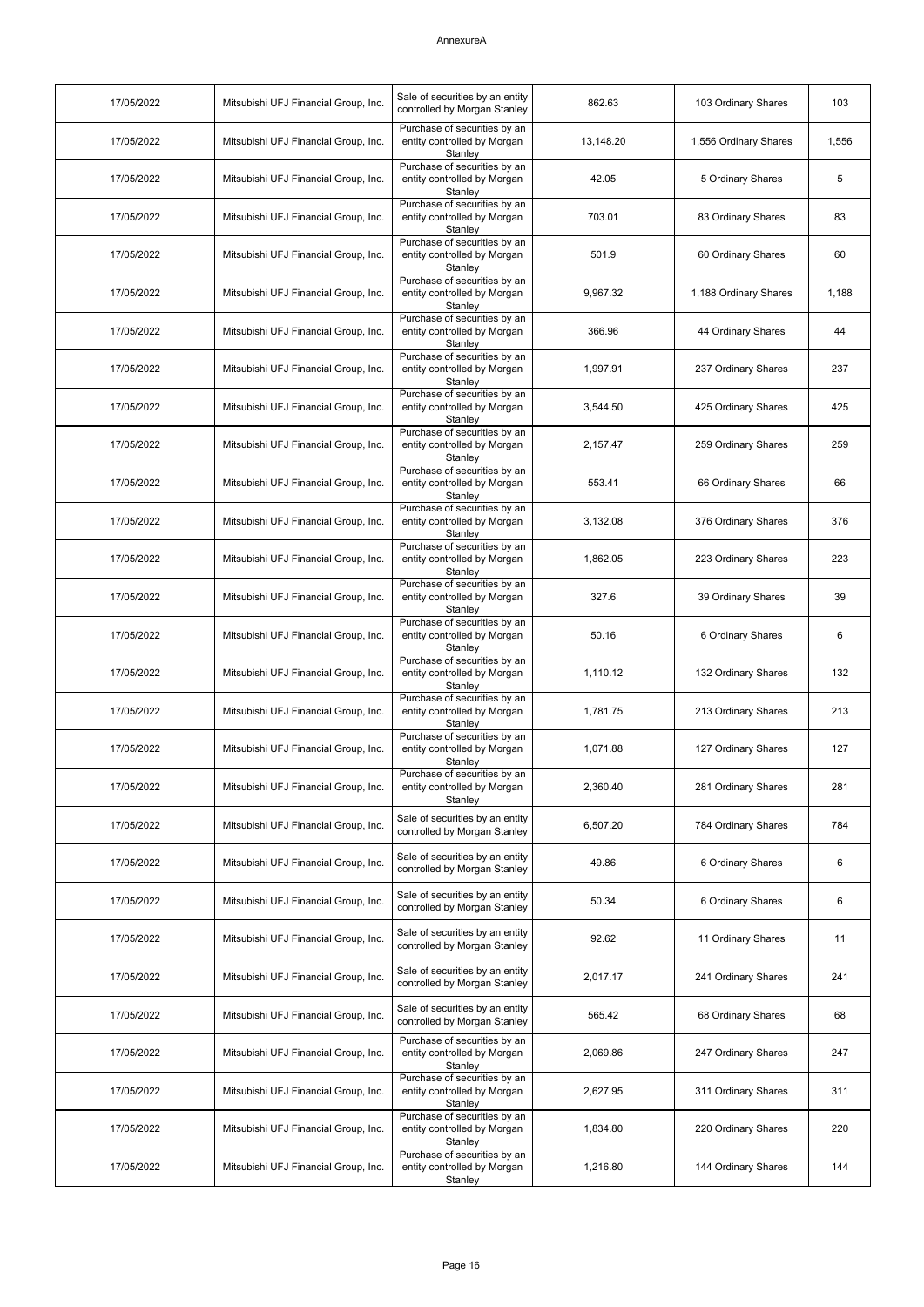| 17/05/2022 | Mitsubishi UFJ Financial Group, Inc. | Purchase of securities by an<br>entity controlled by Morgan<br>Stanley               | 117.88    | 14 Ordinary Shares        | 14        |
|------------|--------------------------------------|--------------------------------------------------------------------------------------|-----------|---------------------------|-----------|
| 17/05/2022 | Mitsubishi UFJ Financial Group, Inc. | Purchase of securities by an<br>entity controlled by Morgan<br>Stanley               | 4,904.82  | 586 Ordinary Shares       | 586       |
| 17/05/2022 | Mitsubishi UFJ Financial Group, Inc. | Purchase of securities by an<br>entity controlled by Morgan<br>Stanley               | 392.22    | 47 Ordinary Shares        | 47        |
| 17/05/2022 | Mitsubishi UFJ Financial Group, Inc. | Purchase of securities by an<br>entity controlled by Morgan<br>Stanley               | 100.2     | 12 Ordinary Shares        | 12        |
| 17/05/2022 | Mitsubishi UFJ Financial Group, Inc. | Purchase of securities by an<br>entity controlled by Morgan<br>Stanley               | 2,335.23  | 279 Ordinary Shares       | 279       |
| 17/05/2022 | Mitsubishi UFJ Financial Group, Inc. | Purchase of securities by an<br>entity controlled by Morgan<br>Stanley               | 2,526.55  | 299 Ordinary Shares       | 299       |
| 17/05/2022 | Mitsubishi UFJ Financial Group, Inc. | Purchase of securities by an<br>entity controlled by Morgan<br>Stanley               | 10,705.64 | 1,276 Ordinary Shares     | 1,276     |
| 17/05/2022 | Mitsubishi UFJ Financial Group, Inc. | Purchase of securities by an<br>entity controlled by Morgan<br>Stanley               | 1,497.42  | 177 Ordinary Shares       | 177       |
| 17/05/2022 | Mitsubishi UFJ Financial Group, Inc. | Purchase of securities by an<br>entity controlled by Morgan<br>Stanley               | 536.64    | 64 Ordinary Shares        | 64        |
| 17/05/2022 | Mitsubishi UFJ Financial Group, Inc. | Purchase of securities by an<br>entity controlled by Morgan<br>Stanley               | 1.363.50  | 163 Ordinary Shares       | 163       |
| 17/05/2022 | Mitsubishi UFJ Financial Group, Inc. | Purchase of securities by an<br>entity controlled by Morgan<br>Stanley               | 501.6     | 60 Ordinary Shares        | 60        |
| 17/05/2022 | Mitsubishi UFJ Financial Group, Inc. | Purchase of securities by an<br>entity controlled by Morgan<br>Stanley               | 11,307.87 | 1,351 Ordinary Shares     | 1.351     |
| 17/05/2022 | Mitsubishi UFJ Financial Group, Inc. | Collateral Received by an<br>entity controlled by Morgan<br>Stanley - see Annexure B | N/A       | 1,359,854 Ordinary Shares | 1,359,854 |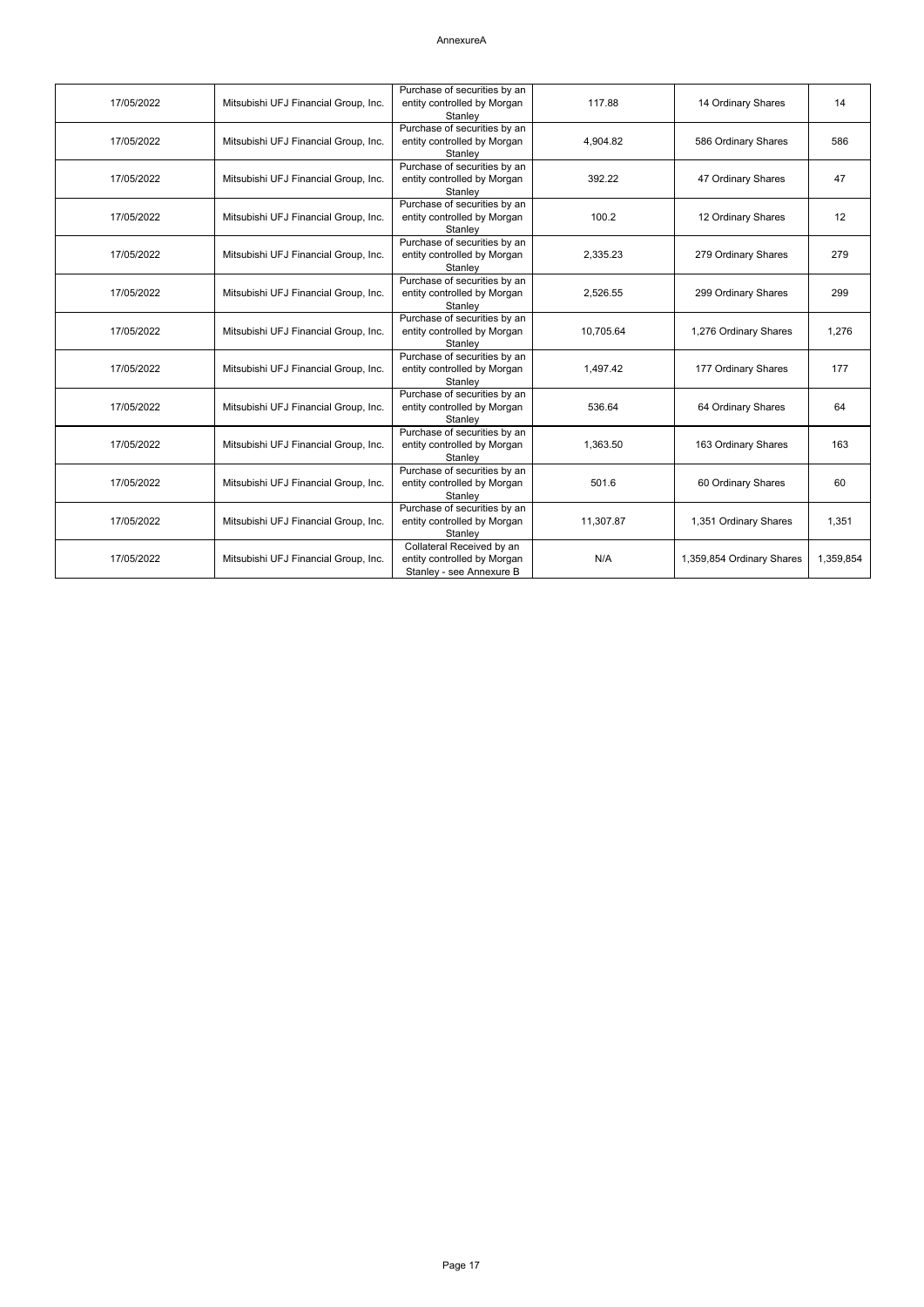#### **Annexure B**

This is annexure B of 2 pages referred to in Form 604, Notice of change of interest of substantial holder dated 20 May 2022

R. Sakuma

Ryuichiro Sakuma

Authorised signatory Dated 20 May 2022

*The below schedules are based on the relevant standard agreements. The entity filing the report will, if requested by the company or responsible entity to whom the prescribed form must be given or ASIC, give a copy of the agreement to the company, responsible entity or ASIC.*

| <b>Schedule</b>                                                                                                                                                                                                               |                                                                               |  |  |  |
|-------------------------------------------------------------------------------------------------------------------------------------------------------------------------------------------------------------------------------|-------------------------------------------------------------------------------|--|--|--|
| <b>Type of Agreement</b>                                                                                                                                                                                                      | International Prime Brokerage Agreement                                       |  |  |  |
| Morgan Stanley & Co. International plc for itself and as agent and trustee for and on behalf of the other Morgan Stanley Companies and REGAL TASMAN<br><b>Parties to agreement</b><br><b>MARKET NEUTRAL FUND</b>              |                                                                               |  |  |  |
| <b>Transfer Date</b>                                                                                                                                                                                                          | 20220517;                                                                     |  |  |  |
| <b>Holder of Voting Rights</b>                                                                                                                                                                                                | Prime broker has the right to vote securities rehypothecated from the Client. |  |  |  |
| Are there any restrictions on voting rights?                                                                                                                                                                                  | Yes/No                                                                        |  |  |  |
| If yes, detail Not applicable                                                                                                                                                                                                 |                                                                               |  |  |  |
| <b>Scheduled Return Date (if any)</b>                                                                                                                                                                                         | Open                                                                          |  |  |  |
| Does the borrower have the right to return early?                                                                                                                                                                             | Yes <del>/No</del>                                                            |  |  |  |
| If yes, detail Prime broker may return shares which were rehypothecated from the client at any time.                                                                                                                          |                                                                               |  |  |  |
| Does the lender have the right to recall early?                                                                                                                                                                               | Yes <del>/No</del>                                                            |  |  |  |
| If yes, detail Prime broker will be required to return to the client shares rehypothecated from the client's account upon a sale of those shares by the client.                                                               |                                                                               |  |  |  |
| Will the securities be returned on settlement?                                                                                                                                                                                | Yes <del>/No</del>                                                            |  |  |  |
| If yes, detail any exceptions Upon an Event of Default, the default market value of all Equivalent Securities to be delivered will be determined and on the basis of the amounts so established, an account shall be taken of |                                                                               |  |  |  |
| each party to the other. The amounts due from one party shall be set off against the amounts due from the other party and only the balance of the account shall be payable.                                                   |                                                                               |  |  |  |

| <b>Schedule</b>                                                                                                                                                                                                               |                                                                                                                                                                             |  |  |
|-------------------------------------------------------------------------------------------------------------------------------------------------------------------------------------------------------------------------------|-----------------------------------------------------------------------------------------------------------------------------------------------------------------------------|--|--|
| <b>Type of Agreement</b>                                                                                                                                                                                                      | International Prime Brokerage Agreement                                                                                                                                     |  |  |
| <b>Parties to agreement</b>                                                                                                                                                                                                   | Morgan Stanley & Co. International plc for itself and as agent and trustee for and on behalf of the other Morgan Stanley Companies and TOTUS CAPITAL PTY                    |  |  |
|                                                                                                                                                                                                                               | LTD AS TRUSTEE FOR TOTUS ALPHA FUND                                                                                                                                         |  |  |
| <b>Transfer Date</b>                                                                                                                                                                                                          | 20220517;                                                                                                                                                                   |  |  |
| <b>Holder of Voting Rights</b>                                                                                                                                                                                                | Prime broker has the right to vote securities rehypothecated from the Client.                                                                                               |  |  |
| Are there any restrictions on voting rights?                                                                                                                                                                                  | Yes/No                                                                                                                                                                      |  |  |
| If yes, detail Not applicable                                                                                                                                                                                                 |                                                                                                                                                                             |  |  |
| <b>Scheduled Return Date (if any)</b>                                                                                                                                                                                         | Open                                                                                                                                                                        |  |  |
| Does the borrower have the right to return early?                                                                                                                                                                             | Yes <del>/No</del>                                                                                                                                                          |  |  |
| If yes, detail Prime broker may return shares which were rehypothecated from the client at any time.                                                                                                                          |                                                                                                                                                                             |  |  |
| Does the lender have the right to recall early?                                                                                                                                                                               | Yes/No                                                                                                                                                                      |  |  |
| If yes, detail Prime broker will be required to return to the client shares rehypothecated from the client's account upon a sale of those shares by the client.                                                               |                                                                                                                                                                             |  |  |
| Will the securities be returned on settlement?                                                                                                                                                                                | Yes/No                                                                                                                                                                      |  |  |
| If yes, detail any exceptions Upon an Event of Default, the default market value of all Equivalent Securities to be delivered will be determined and on the basis of the amounts so established, an account shall be taken of |                                                                                                                                                                             |  |  |
|                                                                                                                                                                                                                               | each party to the other. The amounts due from one party shall be set off against the amounts due from the other party and only the balance of the account shall be payable. |  |  |

| Schedule                                                                                             |                                                                                                                                                                                                                               |
|------------------------------------------------------------------------------------------------------|-------------------------------------------------------------------------------------------------------------------------------------------------------------------------------------------------------------------------------|
| <b>Type of Agreement</b>                                                                             | International Prime Brokerage Agreement                                                                                                                                                                                       |
| <b>Parties to agreement</b>                                                                          | Morgan Stanley & Co. International plc for itself and as agent and trustee for and on behalf of the other Morgan Stanley Companies and TOTUS ALPHA<br>OFFSHORE FUND                                                           |
| <b>Transfer Date</b>                                                                                 | 20220511;                                                                                                                                                                                                                     |
| <b>Holder of Voting Rights</b>                                                                       | Prime broker has the right to vote securities rehypothecated from the Client.                                                                                                                                                 |
| Are there any restrictions on voting rights?                                                         | Yes/No                                                                                                                                                                                                                        |
| If yes, detail Not applicable                                                                        |                                                                                                                                                                                                                               |
| Scheduled Return Date (if any)                                                                       | Open                                                                                                                                                                                                                          |
| Does the borrower have the right to return early?                                                    | Yes/No                                                                                                                                                                                                                        |
| If yes, detail Prime broker may return shares which were rehypothecated from the client at any time. |                                                                                                                                                                                                                               |
| Does the lender have the right to recall early?                                                      | Yes/No                                                                                                                                                                                                                        |
|                                                                                                      | If yes, detail Prime broker will be required to return to the client shares rehypothecated from the client's account upon a sale of those shares by the client.                                                               |
| Will the securities be returned on settlement?                                                       | Yes/No                                                                                                                                                                                                                        |
|                                                                                                      | If yes, detail any exceptions Upon an Event of Default, the default market value of all Equivalent Securities to be delivered will be determined and on the basis of the amounts so established, an account shall be taken of |
|                                                                                                      |                                                                                                                                                                                                                               |

each party to the other. The amounts due from one party shall be set off against the amounts due from the other party and only the balance of the account shall be payable.

**Schedule**

| <b>Type of Agreement</b>                                                                                                                                        | International Prime Brokerage Agreement                                                                                                              |  |
|-----------------------------------------------------------------------------------------------------------------------------------------------------------------|------------------------------------------------------------------------------------------------------------------------------------------------------|--|
| <b>Parties to agreement</b>                                                                                                                                     | Morgan Stanley & Co. International plc for itself and as agent and trustee for and on behalf of the other Morgan Stanley Companies and L1 LONG SHORT |  |
|                                                                                                                                                                 | <b>FUND LIMITED</b>                                                                                                                                  |  |
| <b>Transfer Date</b>                                                                                                                                            | 20220517;                                                                                                                                            |  |
| <b>Holder of Voting Rights</b>                                                                                                                                  | Prime broker has the right to vote securities rehypothecated from the Client.                                                                        |  |
| Are there any restrictions on voting rights?                                                                                                                    | Yes/No                                                                                                                                               |  |
| If yes, detail Not applicable                                                                                                                                   |                                                                                                                                                      |  |
| Scheduled Return Date (if any)                                                                                                                                  | Open                                                                                                                                                 |  |
| Does the borrower have the right to return early?                                                                                                               | Yes <del>/No</del>                                                                                                                                   |  |
| If yes, detail Prime broker may return shares which were rehypothecated from the client at any time.                                                            |                                                                                                                                                      |  |
| Does the lender have the right to recall early?                                                                                                                 | Yes/No                                                                                                                                               |  |
| If yes, detail Prime broker will be required to return to the client shares rehypothecated from the client's account upon a sale of those shares by the client. |                                                                                                                                                      |  |
| Will the securities be returned on settlement?                                                                                                                  | Yes <del>/No</del>                                                                                                                                   |  |